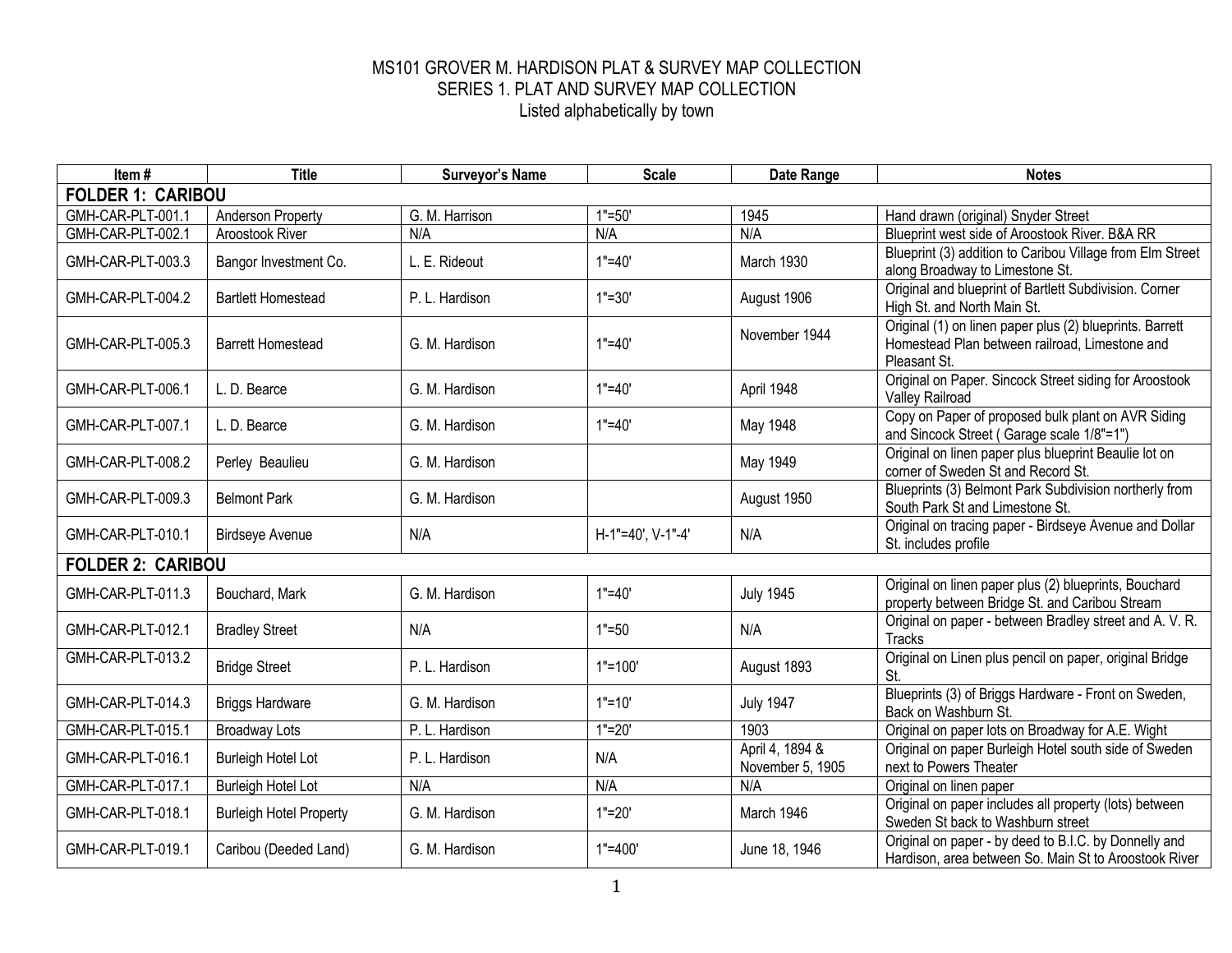| GMH-CAR-PLT-020.2        | Caribou Heights                               | G. M. Hardison                                                                  | $1" = 50'$      | 1945             | Blueprints(2) south of York St and behind Evergreen<br>Cemetery survey for [Leo S. D'Etrement]                           |  |  |  |
|--------------------------|-----------------------------------------------|---------------------------------------------------------------------------------|-----------------|------------------|--------------------------------------------------------------------------------------------------------------------------|--|--|--|
| <b>FOLDER 3: CARIBOU</b> |                                               |                                                                                 |                 |                  |                                                                                                                          |  |  |  |
| GMH-CAR-PLT-021.1        | Caribou Layout A                              | As below?                                                                       | 1"=40 chains    | Pre 1912         | Original on linen paper - compiled by P.L. & A.C.<br>Hardison - "H" - I - Eaton Grant - Lot #'s in red - no<br>railroads |  |  |  |
| GMH-CAR-PLT-022.1        | Caribou Layout B                              | H. W. Cunningham 1839<br>Daniel Dennett 1859 N.<br>Barker/Lore Alfred 1856-1861 | $1" = 1/2$ mile | Jan 1912         | Original on linen paper - compiled by G.M. Hardison -<br>railroads added                                                 |  |  |  |
| GMH-CAR-PLT-023.2        | Caribou Layout C                              | H. W. Cunningham 1839<br>Daniel Dennett 1859 N.<br>Barker/Lore Alfred 1856-1861 | $4" = 1/2$ mile | Jan 1912         | Copy on paper and (1) blueprint variation on #21                                                                         |  |  |  |
| GMH-CAR-PLT-024.1        | Caribou Motor Co. (entire<br>town)            | Drawn by T.B. Whitney                                                           | 1"=1/4 mile     | Jan 1922         | Large blueprint of entire Town of Caribou                                                                                |  |  |  |
| GMH-CAR-PLT-025.4        | Caribou Motor Co.                             | G. M. Hardison                                                                  | $1" = 20'$      | May 1949         | Original on linen paper plus (3) three blueprints So.<br><b>Main Street</b>                                              |  |  |  |
| GMH-CAR-PLT-026.2        | Caribou Municipal Airport<br>(contour)        | C. H. Hardison                                                                  | $1" = 100'$     | Apr 1934         | Original on linen paper and also on paper                                                                                |  |  |  |
| GMH-CAR-PLT-027.3        | Caribou Municipal Airport<br>(WPA layout)     | Millard Fitzgerald                                                              | $1" = 500'$     | June 20, 1941    | (1) One small copy and (2) two larger copies of W.P.A.<br>Airport Layout                                                 |  |  |  |
| GMH-CAR-PLT-028.3        | Caribou Municipal Airport<br>(revised layout) | G. M. Hardison                                                                  | $1" = 300'$     | Rev. August 1950 | Revision of W.P.A. plan - 2 copies on paper original rev.<br>on linen paper                                              |  |  |  |
| GMH-CAR-PLT-029.2        | Caribou Village south east                    | G. M. Hardison                                                                  | $1" = 400'$     | Sept 1946        | 2 Blueprints from Bridge St. south to Katahdin Ave and<br>east to Aroostook River                                        |  |  |  |
| GMH-CAR-PLT-030.1        | Caribou Village south east                    | G. M. Hardison                                                                  | $1" = 100'$     | Apr 1946         | Blueprint from Birdseye Ave. south to Katahdin<br>Creamery ad east to Old Presque Isle Rd.                               |  |  |  |
| <b>FOLDER 4: CARIBOU</b> |                                               |                                                                                 |                 |                  |                                                                                                                          |  |  |  |
| GMH-CAR-PLT-031.1        | Caribou Village 1945                          | G. M. Hardison                                                                  | $1" = 40'$      | Jan 1945         | Business District Original on linen paper both sides of<br>Sweden St. and Hershel St./Record St. west to<br>Prospect     |  |  |  |
| GMH-CAR-PLT-032.4        | Caribou Village 1948                          | G. M. Hardison                                                                  | $1" = 1000'$    | Jan 1948         | Printed copy of Caribou (urban) Street plan (copies 3)                                                                   |  |  |  |
| GMH-CAR-PLT-033.1        | Caribou Village 1950                          | James W. Sewall                                                                 | $1" = 800'$     | 1958             | Printed copy of Caribou for planning board                                                                               |  |  |  |
| GMH-CAR-PLT-034.1        | Caribou Village 1971                          | James W. Sewall                                                                 | $1" = 3000"$    | 1971             | Printed copy of Caribou/Revision of 1958 map                                                                             |  |  |  |
| GMH-CAR-PLT-035.2        | Caribou Water Company                         | P. L. Hardison                                                                  | $1" = 40'$      | Aug 1896         | Land taken by Water Co. above Dam, original on linen<br>paper and (1) blueprint                                          |  |  |  |
| GMH-CAR-PLT-036.1        | Caribou, west                                 | C. H. Hardison<br>G. M. Hardison                                                | $1" = 60'$      | 1908/1910        | Original on linen paper/ subdivision west of Spring St.<br>that didn't take place                                        |  |  |  |
| GMH-CAR-PLT-037.1        | <b>Clark Block</b>                            | N/A                                                                             | N/A             | N/A              | Original on paper- corner of Main and Swede St.                                                                          |  |  |  |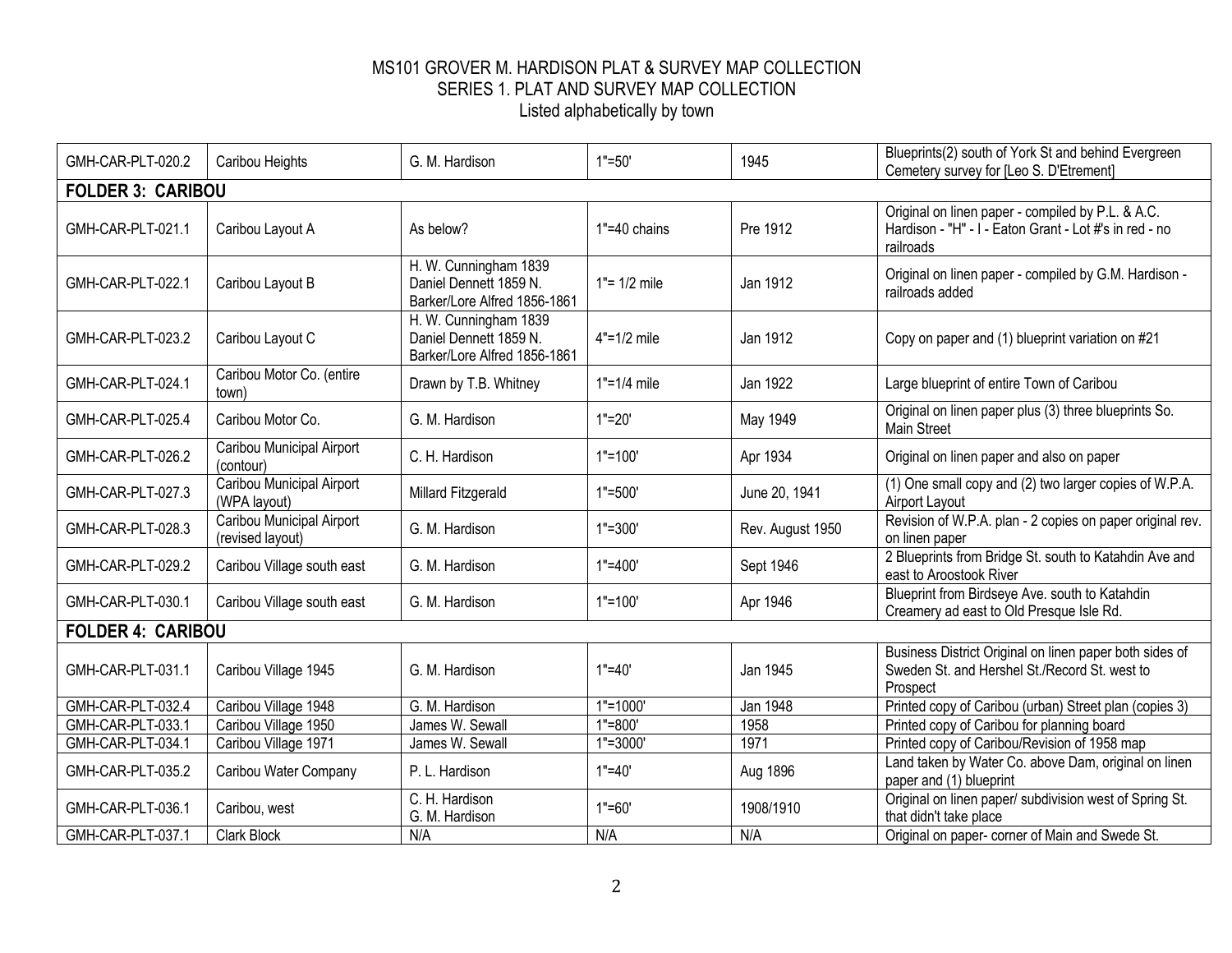| GMH-CAR-PLT-038.1        | E. H. Clark                  | N/A            | N/A                   | N/A              | Original on back of blueprint paper - hand sketch of<br>area between CPR tracks and Aroostook River                              |
|--------------------------|------------------------------|----------------|-----------------------|------------------|----------------------------------------------------------------------------------------------------------------------------------|
| GMH-CAR-PLT-039.2        | Clark Farm                   | C. H. Hardison | $1" = 200'$           | May 1934         | Original on paper and (1) blueprint for Aroostook Trust<br>Co.                                                                   |
| GMH-CAR-PLT-040.1        | Cochran Farm                 | G. M. Hardison | 1"=5 chains           | May 2, 1947      | Original sketch on paper/Cochran Farm and others Old<br>Washburn Road                                                            |
| <b>FOLDER 5: CARIBOU</b> |                              |                |                       |                  |                                                                                                                                  |
| GMH-CAR-PLT-041.2        | Collins St. small            | A. C. Hardison | $1" = 100'$           | 1888-May 1901    | Survey for S.W. Collins-Blueprints (2) of lots 1-10<br>(1888) South side of street P. L. Hardison 1894 & 1901<br>Now Hershel St. |
| GMH-CAR-PLT-042.1        | Collins St. large            | N/A            | N/A                   | N/A              | Original on linen paper - from north Main to Record St<br>(West First Street) now Hershel St                                     |
| GMH-CAR-PLT-043.1        | Collins St. extension        | G. M. Hardison | $1" = 60'$            | Nov 1947         | Coolidge Ave. west both sides of Pioneer Avenue<br>blueprint                                                                     |
| GMH-CAR-PLT-044.2        | <b>Collins Mill Property</b> | G. M. Hardison | $1" = 20'$            | Oct 1911         | Original on tracing paper plus blueprint Water Street,<br>property now Aroostook Realty Co.                                      |
| GMH-CAR-PLT-045.1        | <b>Collins Sawmill</b>       | P. L. Hardison | N/A                   | 1897             | Original on heavy paper hand drawn from deed                                                                                     |
| GMH-CAR-PLT-046.3        | Daniels Homestead            | G. M. Hardison | $1" = 50'$            | 1947             | Blueprints (3) subdivision of lots from Sweden St to<br>Collins St. [Note: did not happen, D. Buchanan]                          |
| GMH-CAR-PLT-047.1        | <b>Anthony Disy</b>          | G. M. Hardison | $1" = 60'$            | May 16, 1946     | Blueprint of property on east side of Sweden St.                                                                                 |
| GMH-CAR-PLT-048.1        | John Doody                   | C. H. Hardison | 1"=2 chains or 8 rods | July 16, 1935    | Original on heavy stock - hand drawn - on River Rd,<br>John Doody Farm (Eaton Grant)                                             |
| GMH-CAR-PLT-049.1        | Dow Brothers                 | P. L. Hardison | $1" = 50'$            | <b>July 1909</b> | Original on linen paper - hand drawn - cottage lots on<br>Aroostook River above dam (See #60)                                    |
| GMH-CAR-PLT-050.1        | Eaton Grant Lot              | P. L. Hardison | $1" = 200$            | Nov 1897 & 1899  | Original on tracing paper -hand drawn - lot 34 of original<br>Eaton Grant                                                        |
| <b>FOLDER 6: CARIBOU</b> |                              |                |                       |                  |                                                                                                                                  |
| GMH-CAR-PLT-051.3        | <b>Fish Hatchery</b>         | G. M. Hardison | $1" = 50'$            | Dec 1912         | Blueprints (3) of hatchery on Otter Brook                                                                                        |
| GMH-CAR-PLT-052.13       | <b>Forbes Estate</b>         | G. M. Hardison | $1" = 30'$            | May 1945         | Original on linen paper plus (2) blueprints west side of<br>Myrtle St. with Roberts St. and Caribou St.                          |
| GMH-CAR-PLT-053.5        | Gagnon, Nelson               | G.M. Hardison  | $1" = 50"$            | <b>June 1946</b> | Copies (3) on paper plus (2) blueprints subdivision of<br>Gagnon Property - Elmwood, Pilgrim, Caroline and<br>Middle St. Created |
| GMH-CAR-PLT-054.1        | Clara A. F. Getchell         | G. M. Hardison | $1"=20"$              | Feb 20, 1919     | Getchell to Standard Oil Property between High St and<br>Hammond - Blueprint                                                     |
| GMH-CAR-PLT-055.1        | Glenn & Park Streets         | G. M. Hardison | $1" = 30'$            | Sept 1912        | Original on linen paper - lots on west side of Glenn and<br>south of Park St.                                                    |
| GMH-CAR-PLT-056.1        | <b>Gravel Pit</b>            | G. M. Hardison | $1" = 1$ chain        | Oct 8, 1948      | Original on back of blueprint - Ernest Murphy to Grindell<br>Part of lot 29 "H" west side of Aroostook River                     |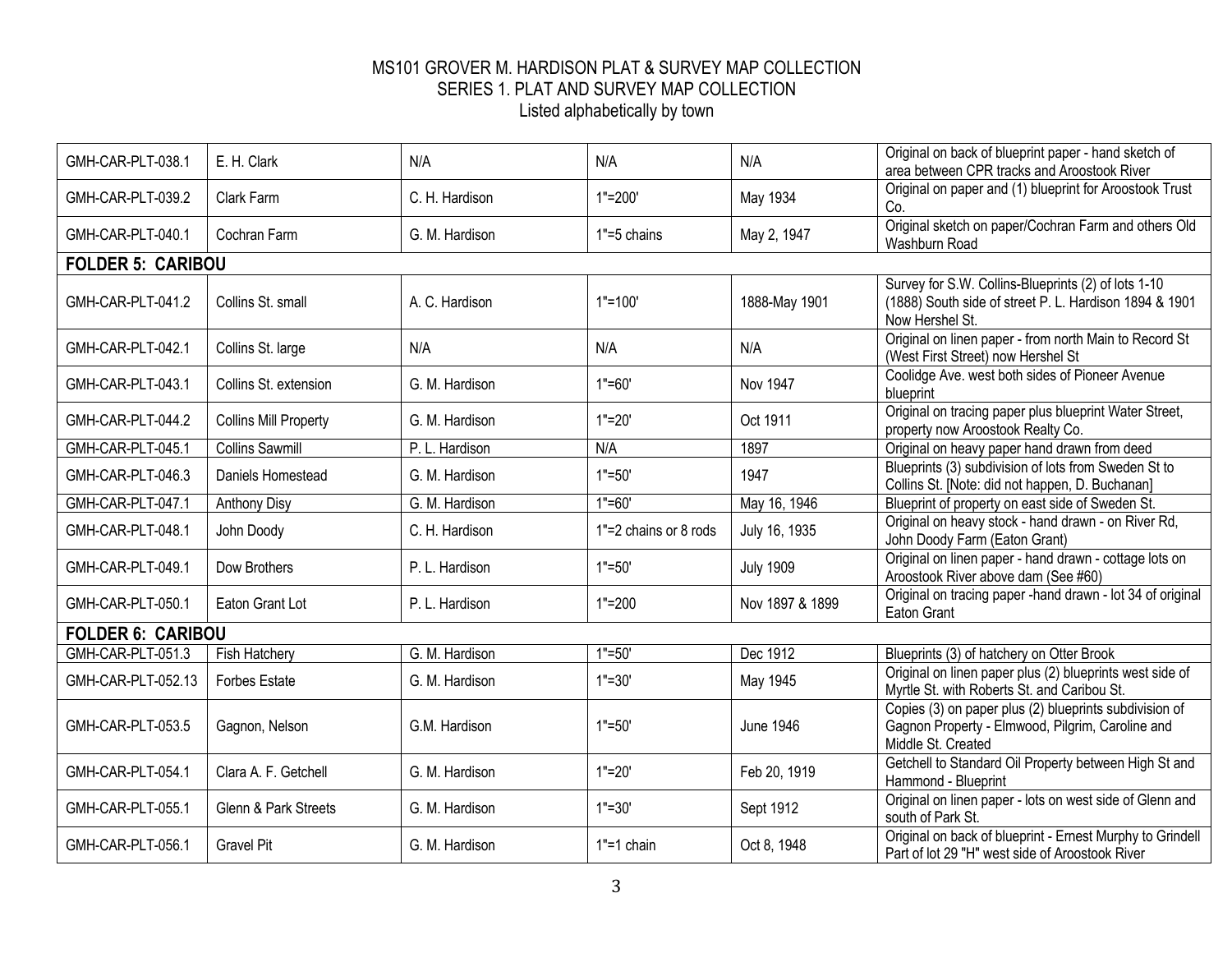| GMH-CAR-PLT-057.1<br>GMH-CAR-PLT-057.2 | Grimes Proposal            | G. M. Hardison             | 1"=10 chains      | Feb 25, 1910                | Original on parchment Road proposal from Grimes<br>area, Original on heavy stock to Madawaska Rd                                |
|----------------------------------------|----------------------------|----------------------------|-------------------|-----------------------------|---------------------------------------------------------------------------------------------------------------------------------|
| GMH-CAR-PLT-058.1                      | <b>Grist Mill Bridge</b>   | G. M. Hardison             | H-1"=40', V-1"-4' | Jan 1917                    | Blueprint bridge over Caribou Stream on Main Street                                                                             |
| GMH-CAR-PLT-059.1                      | Hatchery                   | P. L. Hardison             | $1" = 50'$        | July 21, 1905               | Original hand drawn on parchment Sweden Street                                                                                  |
| GMH-CAR-PLT-060.1                      | Haynes, Garden & Johnson   | P. L. Hardison             | $1" = 100"$       | <b>June 1906</b>            | Original on parchment - lots on west bank of Aroostook<br>River (lot part) #49 subdivision, see #49)                            |
| <b>FOLDER 7: CARIBOU</b>               |                            |                            |                   |                             |                                                                                                                                 |
| GMH-CAR-PLT-061.1                      | Highlands                  | G. M. Hardison             | $1" = 60'$        | 1911                        | Blueprint for Fremont Small - West of Spring St w/ New<br>Street to Highland St. (did not build new streets)                    |
| GMH-CAR-PLT-062.1                      | High School lot            | P. L. Hardison             | N/A               | 1903                        | Original on parchment paper - High Street location                                                                              |
| GMH-CAR-PLT-063.2                      | <b>High Street lots</b>    | N/A                        | N/A               | N/A                         | Original on linen paper plus (1) blueprint from High<br>Street south to Elm & Fenderson                                         |
| GMH-CAR-PLT-064.2                      | <b>Hillview addition</b>   | G. M. Hardison             | $1" = 50'$        | Aug. 1944                   | Original on linen paper plus (1) blueprint - Hillview,<br>Huston, Pond and Wright streets south of Washburn<br>Street (see #66) |
| GMH-CAR-PLT-065.1                      | "H" Township               | H. W. Cunningham           | 1"=40 chains      | Summer 1839                 | Blueprint of "H" Township (Caribou)                                                                                             |
| GMH-CAR-PLT-066.2                      | Huston Land                | G. M. Hardison             | $1" = 100"$       | Sept. 1944                  | 2 Blueprints of area south of Washburn street, lots<br>owned by G.M. Hardison (see #64)                                         |
| GMH-CAR-PLT-067.3                      | Jacobs Extension           | G. M. Hardison             | $1" = 60'$        | May 1945                    | 2 Blueprints west of South Main street, did not<br>materialize as planned by Phil Jacobs plus original on<br>linen paper        |
| GMH-CAR-PLT-068.3                      | Johnson, John              | G. M. Hardison             | $1" = 50'$        | 1946                        | Original on linen paper and (2) blueprints - on North<br>side of Washburn street at Mile Brook                                  |
| GMH-CAR-PLT-069.1                      | Jones Starch Factory       | P. L. Hardison             | N/A               | Prior to 1900               | Original on paper - at end of Water street at Aroostook<br>River                                                                |
| GMH-CAR-PLT-070.1                      | Amos Kelley                | P. L. Hardison             | N/A               | Apr. 1894                   | Hand drawn original on paper - lot 31                                                                                           |
| <b>FOLDER 8: CARIBOU</b>               |                            |                            |                   |                             |                                                                                                                                 |
| GMH-CAR-PLT-071.1                      | Kelley, Pat                | N/A                        | N/A               | N/A                         | Hand drawn on paper at Aroostook River and<br>Madawaska Stream                                                                  |
| GMH-CAR-PLT-072.4                      | John Langley (Estate)      | G. M. Hardison             | $1" = 40'$        | Sept 1917<br>Oct<br>14 1946 | Original on linen paper plus 3 blueprints - Belmont<br><b>Street</b>                                                            |
| GMH-CAR-PLT-073.5                      | E. W. Larkin (subdivision) | G. M. Hardison             | $1" = 100'$       | June 8, 1949                | Original on back of graph paper - plus 4 copies on<br>paper from North Main St. east to Pine St                                 |
| GMH-CAR-PLT-074.1                      | Limestone Street           | N/A                        | N/A               | N/A                         | Limestone St south to North plus elevations - original on<br>graph paper                                                        |
| GMH-CAR-PLT-075.1                      | Lot $#9$                   | P. L. Hardison             | $1" = 100'$       | Sept 1893                   | Original on linen paper part of lot #9 from Alexander<br>Cochran to D.F. Adams June 8, 1853                                     |
| GMH-CAR-PLT-076.1                      | Maine Public Service       | Drawn by S. L. H. 10/25/29 | $1" = 400'$       | Oct 14, 1932                | Blueprint of Electrical tie in traced Oct 14, 1932 from<br>power plant to north west of Collins Pond                            |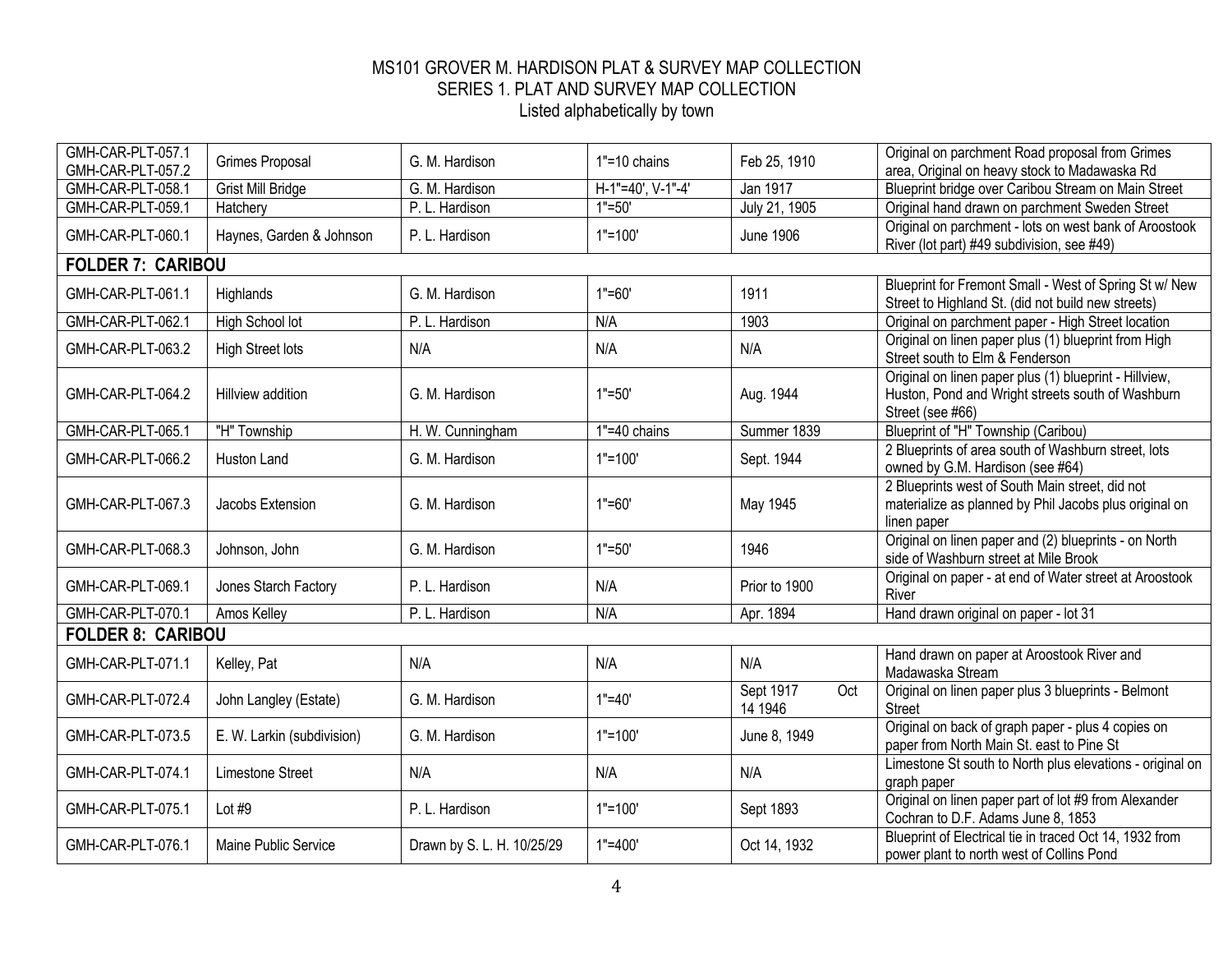| GMH-CAR-PLT-077.1         | <b>Charles McCubery</b>       | G. M. Hardison         | $1" = 8$ rods = 2 chains | May 23, 1949                  | Original on graph paper - east Presque Isle Rd.                                                                                              |
|---------------------------|-------------------------------|------------------------|--------------------------|-------------------------------|----------------------------------------------------------------------------------------------------------------------------------------------|
| GMH-CAR-PLT-078.2         | McDougal, Tracy               | G. M. Hardison         | $1" = 30'$               | Dec 1, 1914                   | Original on linen paper plus blueprint - McKinley St.<br>(Sweden St to Roosevelt)                                                            |
| GMH-CAR-PLT-079.2         | Michaud Store Lot             | G. M. Hardison         | $1" = 10'$               | <b>July 1945</b>              | Original on linen paper plus blueprint<br>(Sweden/Vaughn/Washburn)                                                                           |
| GMH-CAR-PLT-080.1         | <b>Patten Street</b>          | G. M. Hardison         | $1" = 40'$               | May 1946                      | Original on linen paper for Nelson Gagnon                                                                                                    |
| <b>FOLDER 9: CARIBOU</b>  |                               |                        |                          |                               |                                                                                                                                              |
| GMH-CAR-PLT-081.1         | "Pig" Alley                   | P. L. Hardison         | N/A                      | 1894                          | Original hand drawn on paper - lots on north side Pig<br>Alley" (Roberts and Caribou St. area)                                               |
| GMH-CAR-PLT-082.6         | <b>Pioneer Acres</b>          | G. M. Hardison         | $1" = 60'$               | 1945                          | Original on linen paper - Cullins Homestead Farm sub-<br>divided for S. W. Collins - Includes<br>Coolidge/Page/Elizabeth/Plus (5) blueprints |
| GMH-CAR-PLT-083.2         | <b>Pioneer Acres</b>          | G. M. Hardison         | $1" = 60'$               | <b>Nov 1947</b>               | (2) blueprints of Pioneer Ave from Clover St south to<br>Collins and more                                                                    |
| GMH-CAR-PLT-084.1         | <b>Pleasant Street</b>        | copy by G. M. Hardison | N/A                      | copy Jan 1, 1913 from<br>1885 | Copy of Chas. Oak Survey - From High St south to<br>(original on linen) Fenderson St/ includes Smith St and<br>west side of Pleasant St.     |
| GMH-CAR-PLT-085.1         | Prestile Brook Culvert        | G. M. Hardison         | N/A                      | April 1915                    | Copy on paper for concrete culvert at Prestile Brook                                                                                         |
| GMH-CAR-PLT-086.3         | <b>Records Property</b>       | P. L. Hardison         | $1" = 20'$               | May 1909                      | Original hand drawn incomplete on heavy paper - 2<br>blueprints, complete of original between Hershel and<br>Sweden St.                      |
| GMH-CAR-PLT-087.1         | <b>Riley Addition</b>         | G. M. Hardison         | $1" = 60'$               | Oct 1912                      | Blueprint for Frank Riley from Teague St east to East<br>Street - from Reservoir south to Park St                                            |
| GMH-CAR-PLT-088.2         | <b>Riley Addition altered</b> | G. M. Hardison         | $1" = 60'$               | 1912-1933                     | Original alteration on linen paper plus blueprint of #87                                                                                     |
| GMH-CAR-PLT-089.1         | <b>Riley Broadway</b>         | G. M. Hardison         | $1" = 50'$               | Apr 1915                      | <b>Blueprint of Broadway</b>                                                                                                                 |
| GMH-CAR-PLT-090.1         | Riley re-survey               | G. M. Hardison         | $1" = 40'$               | <b>Nov 1923</b>               | Blueprint of Angle St west to east (Bennett Dr) St                                                                                           |
| <b>FOLDER 10: CARIBOU</b> |                               |                        |                          |                               |                                                                                                                                              |
| GMH-CAR-PLT-091.1         | Ritchie Farm, Geo.            | G. M. Hardison         | 1"=8 rods, 2 chains      | May 1946                      | Original hand drawn on heavy stock/west side of<br>Highway west to Aroostook River                                                           |
| GMH-CAR-PLT-092.1         | Ritchie G.A.                  | G. M. Hardison         | 1"=8 rods, 2 chains      | May 20, 1949                  | Original hand drawn on linen paper - 14 acres of<br>potatoes for G.A. Ritchie east of E. Presque Isle Road<br>to Hardison Ave                |
| GMH-CAR-PLT-093.1         | <b>River Road</b>             | G. M. Hardison         | $1"=20'$                 | May 9, 1911                   | Original on heavy paper from CPR Station down east<br>line of Aroostook River                                                                |
| GMH-CAR-PLT-094.2         | Riverview addition            | G. M. Hardison         | $1" = 50'$               | <b>July 1922</b>              | Blueprints (2) area south of Summit Avenue to North St<br>include Hillside, Midland, Rossmore & Highland                                     |
| GMH-CAR-PLT-095.1         | <b>Riverview Ave</b>          | N/A                    | N/A                      | N/A                           | Original hand drawn on graph paper                                                                                                           |
| GMH-CAR-PLT-096.1         | Roberts addition              | G. M. Hardison         | $1" = 40'$               | <b>June 1913</b>              | Original on linen paper - Roberts St from Main St west<br>to Caribou St                                                                      |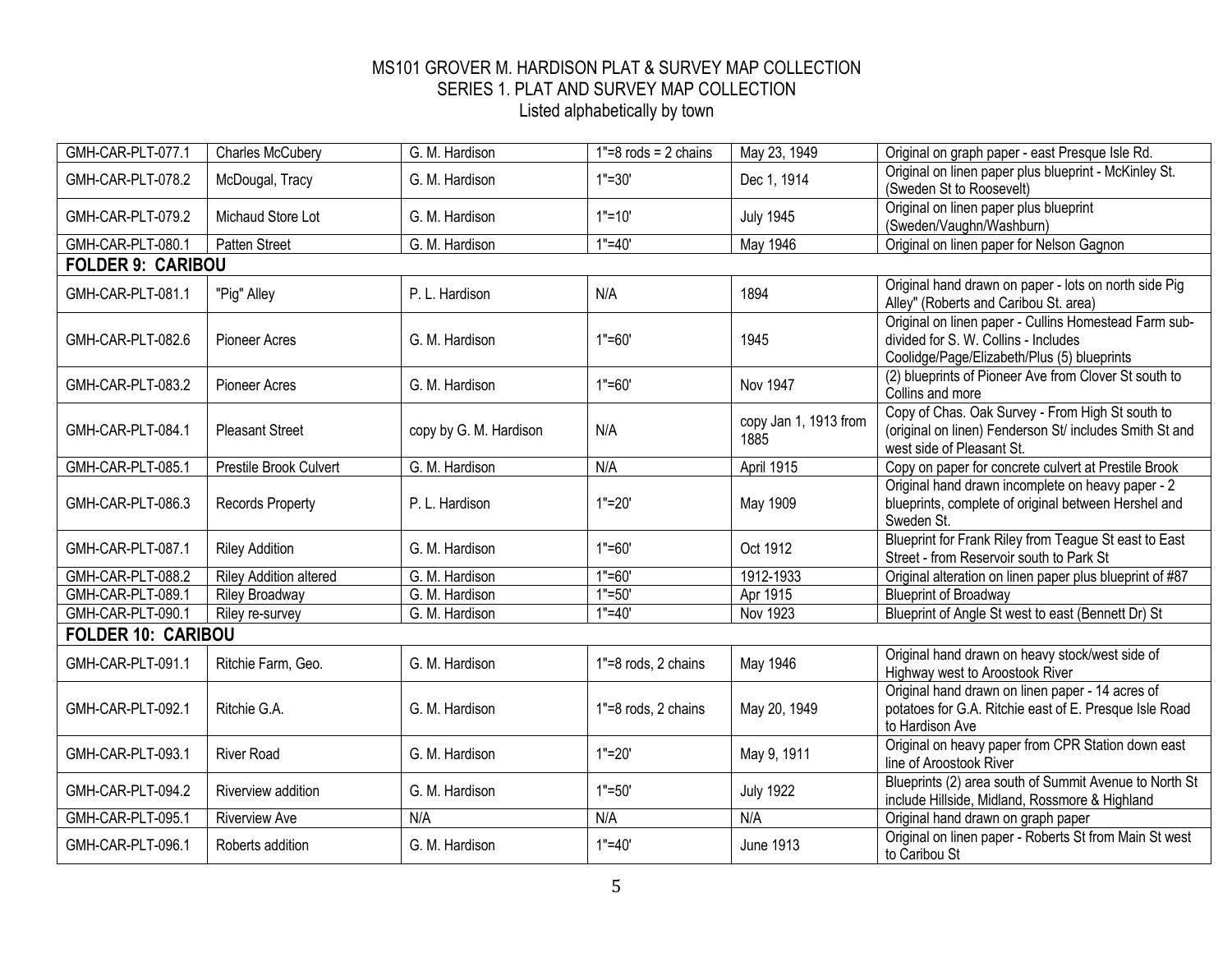| GMH-CAR-PLT-097.1         | Runnels Bridge              | P. L. Hardison | $1"=20'$    | <b>Nov 1894</b> | Original on paper - off Bridge St                                                                                                       |
|---------------------------|-----------------------------|----------------|-------------|-----------------|-----------------------------------------------------------------------------------------------------------------------------------------|
| GMH-CAR-PLT-098.1         | Runnels Mill Yard           | P. L. Hardison | $1" = 40'$  | Aug 1893        | Original on paper - off Bridge St                                                                                                       |
| GMH-CAR-PLT-099.1         | Small, Fremont              | P. L. Hardison | $1"=100"$   | Apr 1896        | Blueprint - area west of Spring St                                                                                                      |
| GMH-CAR-PLT-100.1         | Stetson, Annie              | G. M. Hardison | $1" = 30'$  | 1947            | Original on paper - lot from High St. south to Water St<br>(Old lock-up)                                                                |
| <b>FOLDER 11: CARIBOU</b> |                             |                |             |                 |                                                                                                                                         |
| GMH-CAR-PLT-101.1         | Stevens, Harry O.           | G.M. Hardison  | $1" = 50'$  | <b>Nov 1940</b> | Paper copy of Scenic Hill addition - east of So. Main St.,<br>Eisenhower, Montgomery, Alexander & McArthur/ Court<br>Dr. & Scenic Drive |
| GMH-CAR-PLT-102.1         | <b>Supervisory District</b> | N/A            | $1" = 20'$  | N/A             | Original on back of blueprint paper - Alcohol Plant on<br>Aroostook River (east side)                                                   |
| GMH-CAR-PLT-103.1         | Sweden St. north side       | N/A            | N/A         | N/A             | Original on heavy paper - transfer of small plot to Clear<br>Bldg. size between Sweden and Collins Ave (Hershel<br>St)                  |
| GMH-CAR-PLT-104.1         | Sweden St. south side       | N/A            | N/A         | N/A             | Lots between Sweden & Washburn original on heavy<br>stock very faded                                                                    |
| GMH-CAR-PLT-105.3         | Sycamore Corp               | G. M. Hardison | $1"=20"$    | March 1946      | Original on linen paper plus 2 blueprints - right of way<br>dispute block of building right after Powers Theater (to<br>west)           |
| GMH-CAR-PLT-106.1         | <b>Taylor Homestead</b>     | P. L. Hardison | $1" = 50'$  | March 16, 1898  | Original on linen paper Limestone street and North<br>West                                                                              |
| GMH-CAR-PLT-107.3         | Taylor Homestead (partial)  | G. M. Hardison | $1" = 40'$  | Oct 1913        | 3 blueprints same as #106 Riverview and So Park St. to<br>Limestone St                                                                  |
| GMH-CAR-PLT-108.2         | <b>Teague Addition</b>      | P. L. Hardison | N/A         | <b>Nov 1891</b> | Original on linen paper - plus blueprint w/ added notes<br>street names speculation                                                     |
| GMH-CAR-PLT-109.1         | Teague Homestead            | G. M. Hardison | $1" = 20'$  | Oct 1912        | Blueprint corner of No. Main and Park street,<br>subdivision for Edgar W. Russ                                                          |
| GMH-CAR-PLT-110.3         | <b>Tibbetts Terrace</b>     | G. M. Hardison | $1"=100'$   | <b>Nov 1945</b> | 3 blueprints of area west of Spring Street/North of<br>Washburn street                                                                  |
| <b>FOLDER 12: CARIBOU</b> |                             |                |             |                 |                                                                                                                                         |
| GMH-CAR-PLT-111.1         | Union Church lot            | P. L. Hardison | $1" = 30'$  | May 1906        | Original hand drawn on heavy stock - corner of So.<br>Main and Grove Street                                                             |
| GMH-CAR-PLT-112.2         | Upham & Wight property      | G. M. Hardison | $1" = 30'$  | 1916            | 2 Blueprints Limestone Street and Broadway                                                                                              |
| GMH-CAR-PLT-113.4         | Valley View addition        | G. M. Hardison | $1" = 100'$ | Oct 1947        | Copy of linen paper/2 paper copies/1 reduced copy.<br>East of So. Main St includes Hardison/Crosby/Katahdin<br>Aves/Lincoln & Lafayette |
| GMH-CAR-PLT-114.1         | Vaughn house lot            | N/A            | N/A         | 1907            | Original hand drawn on heavy stock                                                                                                      |
| GMH-CAR-PLT-115.2         | Vaughn house (hotel) lot    | G. M. Hardison | $1" = 20'$  | March 1915      | Original on linen paper plus (1) blue print corner of<br>(old) Washburn Ave and Main street                                             |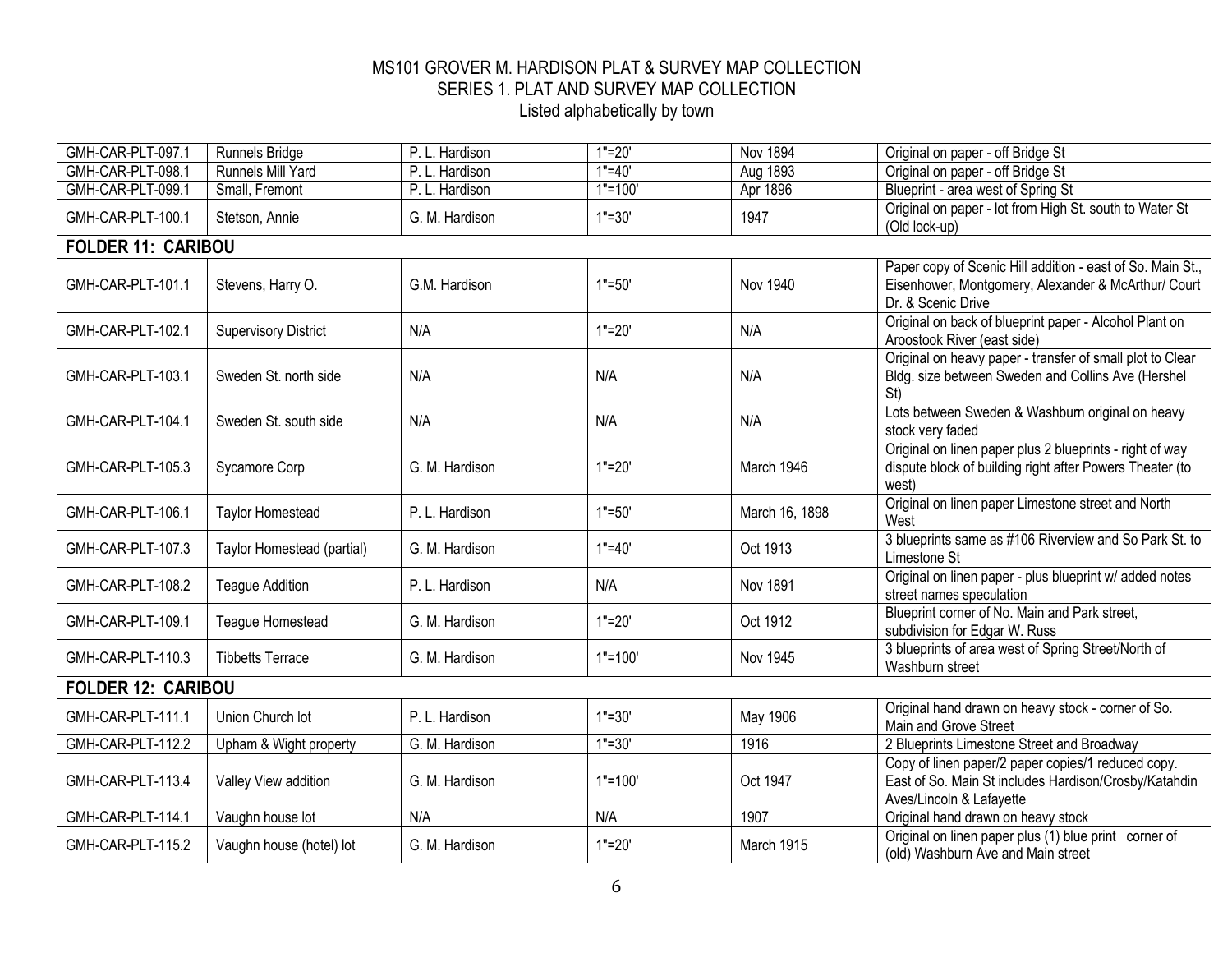| GMH-CAR-PLT-116.1                    | Vaughn addition           | P. L. Hardison                                     | $1" = 60'$       | <b>June 1894</b>            | Original hand drawn on paper (poor shape) Vaughn and<br>part of Washington St east from Main (south) street                        |
|--------------------------------------|---------------------------|----------------------------------------------------|------------------|-----------------------------|------------------------------------------------------------------------------------------------------------------------------------|
| GMH-CAR-PLT-117.1                    | Vaughn St. addition       | N/A                                                | N/A              | Apr 14, 1893                | Original hand drawn on paper                                                                                                       |
| GMH-CAR-PLT-118.1                    | Vaughn St. school lot     | G. M. Hardison                                     | $1" = 20'$       | Dec 1916                    | Original on linen paper contour between Vaughn &<br>Washington street for proposed school lot                                      |
| GMH-CAR-PLT-119.1                    | Wark vs. Town of Caribou  | G. M. Hardison                                     | H=1"=20' V=1"=4' | <b>Nov 1946</b>             | Original on graph paper/cross section of CPRA &<br>Highway                                                                         |
| GMH-CAR-PLT-120.1                    | Washburn Ave              | G. M. Hardison                                     | $1" = 50'$       | copied from 1913<br>sketch  | Original on linen paper/lots between Sweden St. &<br>Washburn Ave. from Summer St east                                             |
| <b>FOLDER 13: CARIBOU</b>            |                           |                                                    |                  |                             |                                                                                                                                    |
| GMH-CAR-PLT-121.3                    | Washburn Street lots      | G. M. Hardison                                     | $1" = 60'$       | <b>July 1931</b>            | Original on heavy stock plus 2 blueprints for Mary E.<br>Wright area south of Washburn between Wright and<br>Huston to the west    |
| GMH-CAR-PLT-122.2                    | Washburn Street lots rev. | G. M. Hardison                                     | $1" = 60'$       | Aug 18, 1932                | 2 blueprints of revision of #121 states Wright Street<br>addition that became Bradley St.                                          |
| GMH-CAR-PLT-123.1                    | <b>Washington Street</b>  | P. L. & G. M. Hardison                             | $1" = 20'$       | Nov 1910                    | Original on heavy stock, eastern end of street                                                                                     |
| GMH-CAR-PLT-124.1                    | <b>Water Street</b>       | G. M. Hardison                                     | N/A              | Sept 1948                   | Original on linen paper hand drawn plan for burned out<br>south side of Water St from Ritchie Bldg. east                           |
| GMH-CAR-PLT-125.1                    | West End tract            | P. L. Hardison                                     | $1" = 100'$      | May 1894                    | Original on paper drawn from deeds at Registry of<br>Deeds                                                                         |
| GMH-CAR-PLT-126.3                    | <b>Whitney Addition</b>   | C. H. Hardison                                     | $1" = 40'$       | Oct 25, 1932                | Original on heavy stock plus 2 blueprints Coolidge<br>Ave. north to Collins St.                                                    |
| GMH-CAR-PLT-127.1                    | Whittaker & Williams      | N/A                                                | N/A              | N/A                         | Original sketch on heavy stock appears to settle<br>property line                                                                  |
| GMH-CAR-PLT-128.1                    | <b>Wright Addition</b>    | N/A                                                | N/A              | Apr 1914                    | Original on linen paper - area south of Washburn St<br>from AVR tracks west                                                        |
| GMH-CAR-PLT-129.3                    | York Farm                 | P. L. Hardison                                     | $1" = 100'$      | <b>June 1895</b>            | Originals 1 on linen paper/1 on linen but only one fourth<br>of map plus 1 blueprint H.S. & P. L. Hardison property<br>on York St. |
| GMH-CAR-PLT-130.1                    | <b>York Street</b>        | C. H. Hardison<br>G. M. Hardison<br>P. L. Hardison | $1" = 100'$      | 1895-Jan 1933               | Original on linen - P. L. Hardison subdivided in 1895 -<br>south side of York St, from Haines St and West                          |
| <b>FOLDER 14 CARIBOU</b>             |                           |                                                    |                  |                             |                                                                                                                                    |
| GMH-CAR-PLT-131.4                    | Caribou Birdseye          | B. B. Macintyre 43<br>G. M. Hardison 49            | $1"=100"$        | Jan 1945 - Nov<br>1949/1952 | Birdseye (General Foods) (1)original on linen (2) paper<br>copies with added notes (1) copy no notes. Very<br>detailed.            |
| GMH-CAR-PLT-132.1<br>[storage shelf] | Hutchinson Laundry        | N/A                                                | N/A              | N/A                         | Section of old dam under Laundry Building (see also<br>GMH-CAR-PLT-138.1)                                                          |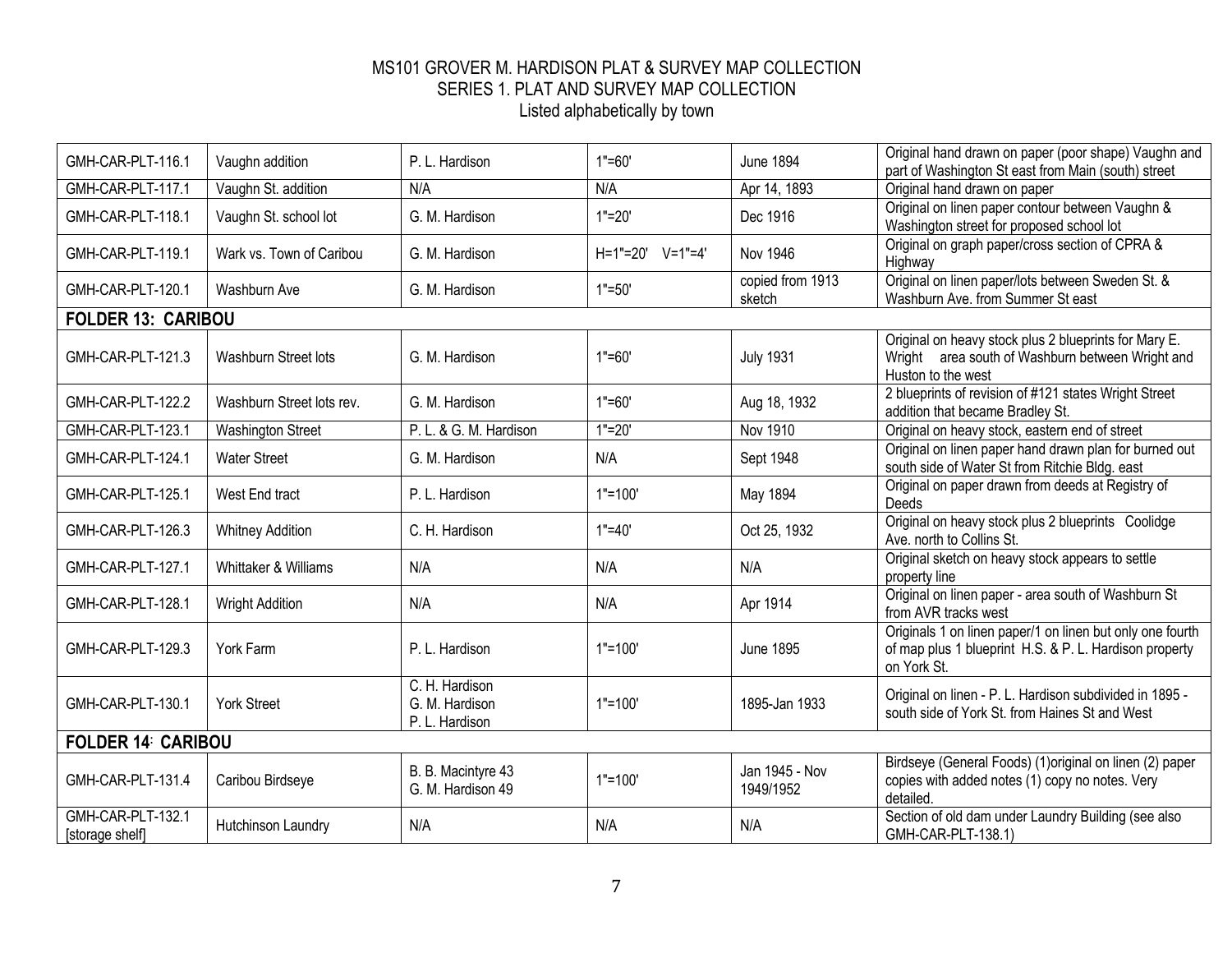| GMH-CAR-PLT-133.1                     | Caribou   Edward H. Doyle      | Planimetered by Randall                                                                                           | $1" = 675'$             | Dec 14, 1938 - Sept<br>10, 1938, copy 1941 | Farm use map, Agricultural Conservation Map, E.H.<br>Doyle owner                                                    |
|---------------------------------------|--------------------------------|-------------------------------------------------------------------------------------------------------------------|-------------------------|--------------------------------------------|---------------------------------------------------------------------------------------------------------------------|
| GMH-CAR-PLT-134.1                     | Caribou   Edward H. Doyle      | Planimetered by Seeley                                                                                            | $1" = 675'$             | Sept 3, 1938 - Dec 14,<br>1938, copy 1942  | Farm use map, E.H. Doyle owner                                                                                      |
| GMH-CAR-PLT-135.4<br>[sto4age shelf]  | Street Plan of Caribou Village | G. M. Hardison                                                                                                    | N/A                     | 1948                                       | Original 3 linen paper, 1 blue print                                                                                |
| GMH-CAR-PLT-136.1<br>[storage shelf]  | Street Plan of Caribou Village | Compiled for the town of<br>Caribou, G.M. Hardison,<br>1948. Revised & Extended by<br>A. H. Rheinlander, Engineer | N/A                     | 1960                                       | Original Linen                                                                                                      |
| GMH-CAR-PLT-137.1<br>[storage shelf]  | Caribou Runnels Bridge         | N/A                                                                                                               | Varies                  | N/A                                        | Original linen paper - details of masonry work on<br>Runnels Dam (cross street) See also GMH-CAR-PLT-<br>132.1      |
| GMH-CAR-PLT-138.1<br>[storage shelf]  | Caribou Stream                 | P. L. & G. M. Hardison                                                                                            | $1"=1"$                 | July 14, 1910                              | Plan of Hutchinson Building, formerly the Ellingwood<br>Mill, Maine Street on Caribou Stream.                       |
| GMH-CAR-PLT-139.1<br>[storage shelf]  | Caribou Trotting Park          | C. H. Hardison                                                                                                    | $1" = 20'$              | Mar. 4, 1935                               | Original of heavy stock/inside                                                                                      |
| GMH-CAR-PLT-140.1<br>[storage shelf]  | Wark vs. Town of Caribou       | G.M. Hardison                                                                                                     | $1" = 20'$              | November 1946                              | Original of heavy stock/ east Presque Isle Road (Layout<br>of road                                                  |
| <b>FOLDER 15: CARIBOU UTILITIES</b>   |                                |                                                                                                                   |                         |                                            |                                                                                                                     |
| GMH-CAR-UTL-001.1<br>[Storage shelf]  | <b>Barrett Avenue</b>          | n/d                                                                                                               | $H-1" = 40'$ V-1" = 8'  | N/A/                                       | Profile graph of Barrett Avenue plus Railroad Street.<br>Original (Also Limestone & Riverview Street [rolled<br>map |
| GMH-CAR-UTL-002.1                     | <b>MIA</b>                     |                                                                                                                   |                         |                                            |                                                                                                                     |
| GMH-CAR-UTL-003.1                     | Court House                    | N/A                                                                                                               | N/A                     | N/A                                        | Original of trap in Court House cellar                                                                              |
| GMH-CAR-UTL-004.2                     | <b>Collins Street</b>          | N/A                                                                                                               | $H-1" = 80" V-1" = 10"$ | N/A                                        | Original of Collins & Prospect Street on Linen. Elevation<br>Profile only Plus blue print                           |
| GMH-CAR-UTL-0015.1<br>[Storage shelf] | Coolidge Avenue                | G. M. Hardison                                                                                                    | $h-1" = 40' V-1" = 4"$  | <b>June 1948</b>                           | Original on graph paper Coolidge from Collins North to<br>Clover (rolled map)                                       |
| GMH-CAR-UTL-007.1                     | <b>High Street</b>             | N/A                                                                                                               | $H-1" = 80'$            | N/A                                        | Original on linen paper, profile only of High<br>Street/Pleasant/Elm and Broadway                                   |
| GMH-CAR-UTL-008.1                     | Main Street (No. Main)         | N/A                                                                                                               | $H-1" = 80'$            | 1894                                       | North Main from top of hill [Old Standpipe?] to Caribou<br>Stream, original on linen paper.                         |
| GMH-CAR-UTL-009.1<br>[Storage shelf]  | Main Street/High Street        | P. L. Hardison                                                                                                    | $h-1" = 40" V-1" = 4"$  | 1905                                       | Main Street and High Street to W. R. Halls. Original on<br>Graph Paper (rolled map)                                 |
| GMH-CAR-UTL-010.1                     | Main Street plus               | N/A                                                                                                               | $H-1" = 80'$ V-1" = 10' | N/A                                        | Original on linen paper. Profile only for Main Street<br>(No.) to Fremont St., plus Vaughan Avenue                  |
| GMH-CAR-UTL-011.1<br>[Storage shelf]  | <b>Middle Street</b>           | N/A                                                                                                               | N/A                     | Sept. 1949                                 | Middle Street with Caroline and Pilgrim Original on<br>Graph paper (rolled map)                                     |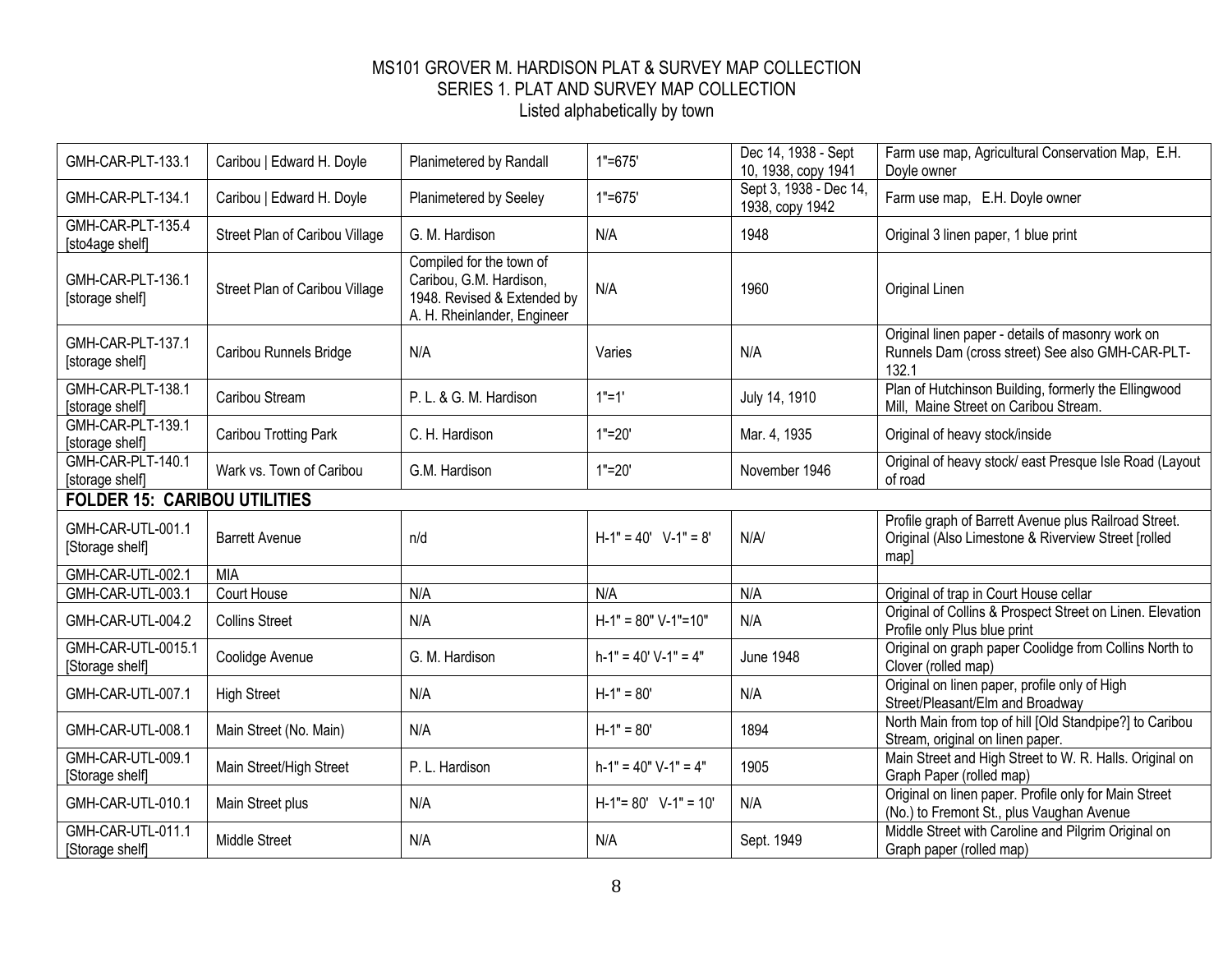| GMH-CAR-UTL-012.3                     | Page Avenue                                    | N/A                                  | $H=1" = 80'$ V-1= 10'           | 1907                     | Profile only, original on linen/original on graph paper,<br>and one blue print                                         |
|---------------------------------------|------------------------------------------------|--------------------------------------|---------------------------------|--------------------------|------------------------------------------------------------------------------------------------------------------------|
| GMH-CAR-UTL-013.1<br>[Storage shelf]  | Page<br>Avenue/Elizabeth/Vorona                | N/A                                  | N/A                             | N/A                      | Original on graph paper (rolled map)                                                                                   |
| GMH-CAR-UTL-014.2                     | Park (South) Street                            | C. H. Hardison                       | N/A                             | 1931                     | <b>Blue prints</b>                                                                                                     |
| GMH-CAR-UTL-015.1<br>[Storage shelf]  | <b>River Road</b>                              | G. M. Hardison                       | $H-1" = 20'$ $V-1" = 4"$        | Feb. 1, 1947             | Original on graph paper, profile only (rolled map)                                                                     |
| GMH-CAR-UTL-016.1<br>[Storage shelf]  | School and Smith Street                        | N/A                                  | N/A                             | N/A                      | Blue print, profile only                                                                                               |
| GMH-CAR-UTL-017.1                     | South Main Street                              | P. L. Hardison                       | $H-1" = 80'$ V-1" = 10'         | Sept. 1906               | [Roughly from Nylander Museum] to South of York<br>Street, Original on linen paper.                                    |
| GMH-CAR-UTL-018.1                     | Summer, Winter, Cross, North<br><b>Streets</b> | G. M. Hardison                       | $H-1" = 40'$ V-1" - 4'          | Oct. 2, 1916             | Blue print of new streets on property of Chas. P. Allen                                                                |
| GMH-CAR-UTL-019.1                     | Sweden/Collins Avenue.                         | N/A                                  | N/A                             | N/A                      | North side of Sweden from Vaughn to Opera House<br>[Rudy Theater]. Collins Avenue on north edge. Original<br>on paper. |
| GMH-CAR-UTL-020.1                     | Sweden Street                                  | P. L. Hardison                       | $H-1" - 80'$<br>$V-1" =$<br>10' | 1905                     | Original on graph paper. Sweden Street West from<br>Vaughn Avenue                                                      |
| GMH-CAR-UTL-001.21<br>[storage shelf] | <b>Washington Street</b>                       | N/A                                  | N/A                             | N/A                      | Original on graph paper {rolled map)                                                                                   |
| <b>FOLDER 16 IN PROCESS</b>           |                                                |                                      |                                 |                          |                                                                                                                        |
| <b>FOLDER 17 IN PROCESS</b>           |                                                |                                      |                                 |                          |                                                                                                                        |
| <b>FOLDER 18 IN PROCESS</b>           |                                                |                                      |                                 |                          |                                                                                                                        |
| <b>FOLDER 19 IN PROCESS</b>           |                                                |                                      |                                 |                          |                                                                                                                        |
| <b>FOLDER 20 IN PROCESS</b>           |                                                |                                      |                                 |                          |                                                                                                                        |
| <b>FOLDER 21 IN PROCESS</b>           |                                                |                                      |                                 |                          |                                                                                                                        |
| <b>FOLDER 22: ALLAGASH</b>            |                                                |                                      |                                 |                          |                                                                                                                        |
| GMH-ALL-PLT-001.1                     | Allagash                                       | Pl. L. Hardison & James W.<br>Sewall | $1" = 4$ chains                 | August 1908              | Twp. 16 Range Lots 12, 13, 14, 15 and 17                                                                               |
| GMH-ALL-PLT-002.1                     | Allagash, C. H. Sawyer                         | N/A                                  | $1" = 2$ chains                 | June 1908 - Dec.<br>1908 | Sam Hafford estate, original pencil on paper, 2 sided.                                                                 |
| <b>FOLDER 23: ASHLAND</b>             |                                                |                                      |                                 |                          |                                                                                                                        |
| GMH-ASH-PLT-001.1                     | Ashland                                        | compiled by P. L. Hardison           | $1" = 40$ chains                | 1877                     | Hand drawn (1877) copy of Roe & Colby Atlas                                                                            |
| GMH-ASH-PLT-002.2                     | Ashland (Court Case)                           | G. M. Hardison                       | 1"=200 feet                     | Oct. 1, 1915             | Ashland Co. vs. Coffin dispute of land lots 1 & 2 along<br>Aroostook River (original linen and blue print)             |
| GMH-AAH-PLT-003.1                     | <b>Howe Flat</b>                               | N/A                                  | $1" = 100$ feet                 | N/A                      | Original on paper lot #60 (partial)                                                                                    |
| GMH-ASH-PLT-004.3                     | <b>Mooers Addition</b>                         | P. L. Hardison                       | 1"=100 feet                     | <b>July 1895</b>         | Lot #16 subdivision                                                                                                    |
| <b>FOLDER 24:</b>                     |                                                |                                      |                                 |                          |                                                                                                                        |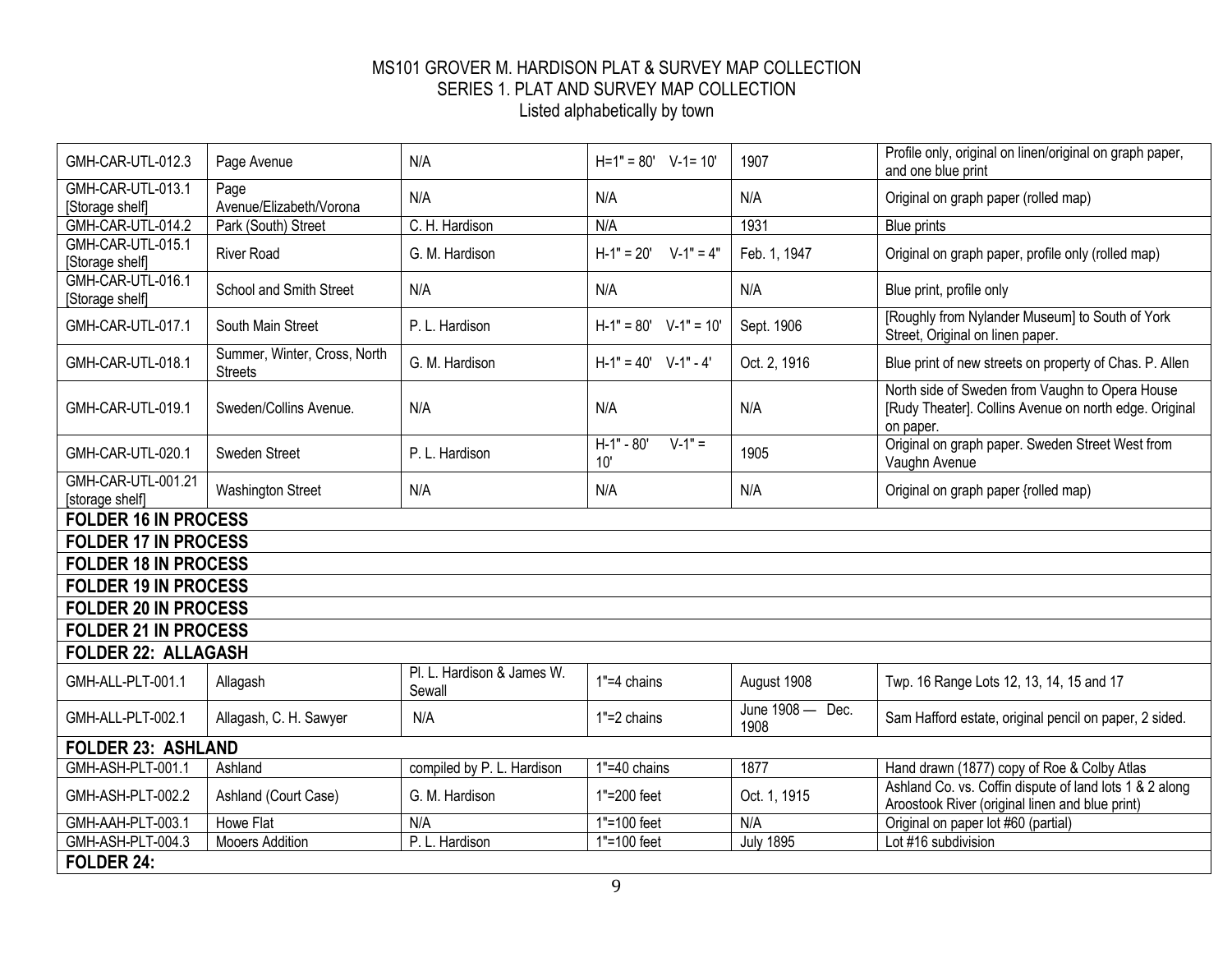| <b>BANCROFT</b>           |                               |                      |                           |                              |                                                                                       |
|---------------------------|-------------------------------|----------------------|---------------------------|------------------------------|---------------------------------------------------------------------------------------|
| GMH-BAN-PLT-001.1         | Bancroft                      | Wm. Butterfield      | 1"=160 Rods               | N/A                          | TWP 1 Range 2                                                                         |
| <b>BLAINE</b>             |                               |                      |                           |                              |                                                                                       |
| GMH-BLA-PLT-001.1         | <b>Blaine Lots</b>            | N/A                  | N/A                       | Dec. 1910                    | Chandler Heirs Southwest Corner (original)                                            |
| <b>BRIDGEWATER</b>        |                               |                      |                           |                              |                                                                                       |
| GMH-BRI-PLT-001.1         | <b>Bridgewater Center</b>     | P. L. Hardison       | $1" = 60$ feet            | Nov. 1894<br>May<br>27, 1902 | Collins Plan Hand drawn, Part of Lot #7[?] (original)<br>northwest of downtown        |
| GMH-BRI-PLT-002.1         | <b>Bridgewater Collins</b>    | N/A                  | N/A                       | N/A                          | Original tracing of lots includes: Academy grant &<br>Portland grant, on linen        |
| GMH-BRI-PLT-003.1         | <b>Bridgewater Southeast</b>  | Resurvey by Carpente | N/A                       | [1877]                       | Resurvey 1877 (original) hand drawn                                                   |
| GMH-BRI-PLT-004.1         | <b>Bridgewater Southwest</b>  | P. L. Hardison       | N/A                       | 1918                         | Hand drawn                                                                            |
| GMH-BRI-PLT-005.3         | Standard Oil of New York      | C. H. Hardison       | $1" = 20$ feet            | June 1, 1934                 | Gas Station Lot, 1 hand drawn and 2 blueprints                                        |
| <b>FOLDER 25: CHAPMAN</b> |                               |                      |                           |                              |                                                                                       |
| GMH-CHA-PLT-001.1         | Chapman                       | N/A                  | $1" = 30$ Chains          | N/A                          | Atlas tracing on Linen                                                                |
| GMH-CHA-PLT-002.2         | Chapman/Castell Hill/Mapleton | P. L. Hardison       | $1" = 80$ Chains          | 1898                         | Original on Linen paper - three towns combined                                        |
| <b>FOLDER 26: CONNOR</b>  |                               |                      |                           |                              |                                                                                       |
| GMH-CON-PLT-001.1         | Ainsworth Land                | G. M. Hardison       | $1" = 200'$               | December 1932                | Part of Ainsworth land/stumpage, 45 acres (original on<br>linen)                      |
| GMH-CON-PLT-002.4         | Ainsworth Land                | G. M. Hardison       | $1" = 200'$               | June 28, 1934                | Additional 13.3 acres as #1 (original on linen), original<br>on paper, (2) blueprints |
| GMH-CON-PLT-003.1         | Vermette                      | G. M. Hardison       | $1" = 200'$               | November 7, 1934             | Resurvey of Ainsworth plot (original)                                                 |
| GMH-CON-PLT-004.2         | Connor                        | P. L. Hardison       | $\overline{1}$ =40 chains | Sept. 1904                   | Original lots copied from J.P. Donworth Feb 1920                                      |
| GMH-CON-PLT-005.4         | Connor                        | G. M. Hardison       | 1"=40 chains              | Feb 1920                     | Entire town w/ original surveyors noted 1881-1920,<br>original on linen/ blue prints  |
| GMH-CON-PLT-006.1         | Connor                        | P. L. Hardison       | 1"=40 chains              | Sept. 1904                   | Tracing on linen                                                                      |
| FOLDER 27:                |                               |                      |                           |                              |                                                                                       |
| <b>CROSS LAKE</b>         |                               |                      |                           |                              |                                                                                       |
| GMH-CRO-PLT-001.1         | Cross Lake                    | A. E. Hanson         | $1"$ = 20 chains          | Oct 1, 1893                  | Early blue print - done for Dunn & Pierce                                             |
| <b>CYR PLANTATION</b>     |                               |                      |                           |                              |                                                                                       |
| GMH-CYR-PLT-001.1         | <b>Cyr Plantation</b>         | G. M. Hardison       | $1" = 4$ chains           | <b>July 1911</b>             | Parent vs. Parody Court Survey - question of lot lines<br>#77-#79                     |
| GMH-CYR-PLT-002.1         | <b>Cyr Plantation</b>         | G. W. Smith          | $3" = 1$ mile             | 1858                         | Land surveyed to George W. Smith on linen paper                                       |
| <b>FOLDER 28:</b>         |                               |                      |                           |                              |                                                                                       |
| <b>E PLANTATION</b>       |                               |                      |                           |                              |                                                                                       |
| GMH-EPL-PLT-001.1         | E Plantation                  | P. H. Hardison       | N/A                       | <b>June 1904</b>             | Public Lot                                                                            |
| <b>EAGLE LAKE</b>         |                               |                      |                           |                              |                                                                                       |
| GMH-EAG-PLT-001.1         | Anderson Property             | G.M. Hardison        | $1" = 50'$                | 1945                         | Hand drawn (original) Snyder Street                                                   |
|                           |                               |                      |                           |                              |                                                                                       |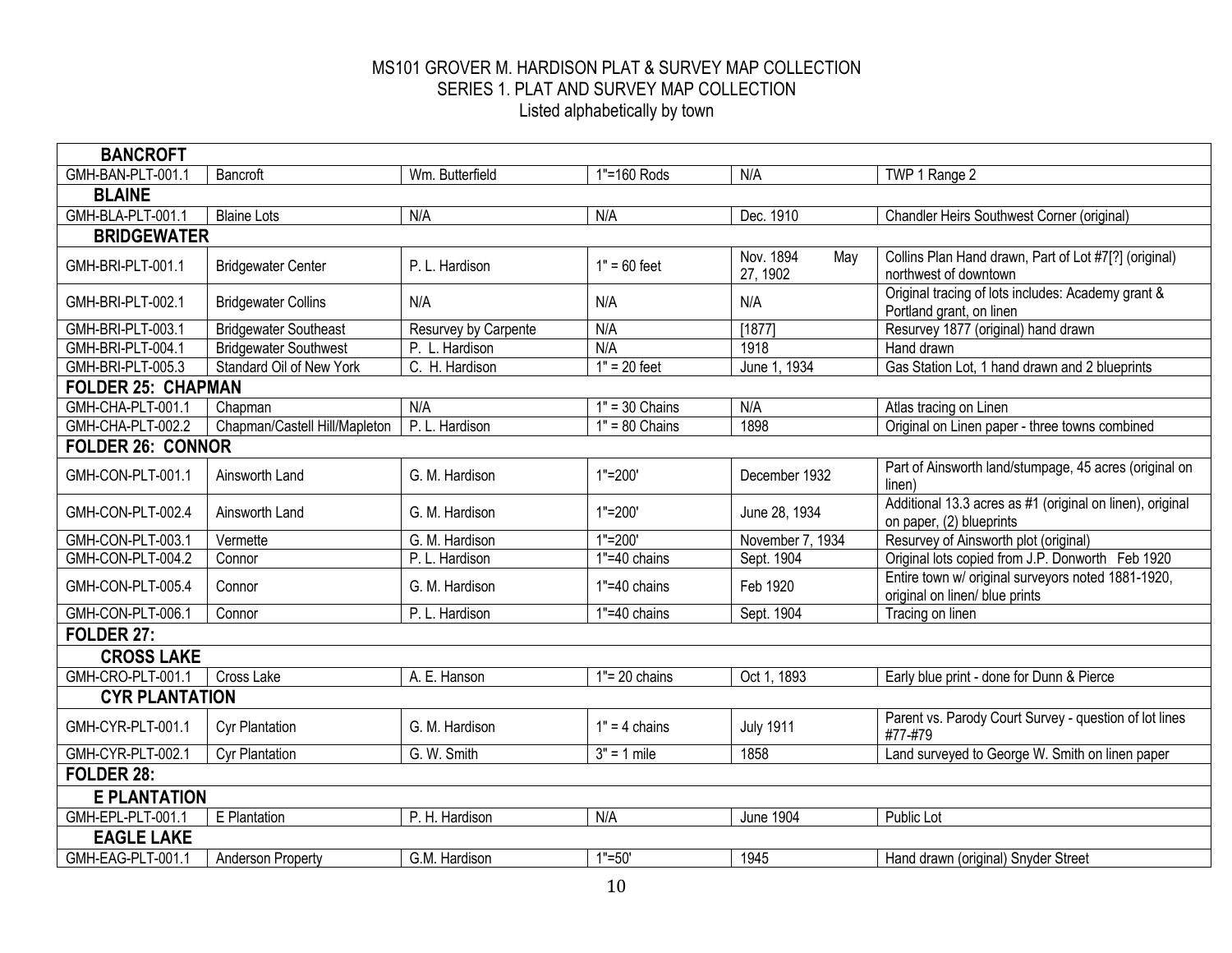| GMH-EAG-PLT-002.1                | Aroostook River              | N/A                                                      | N/A            | N/A                          | Blueprint west side of Aroostook River. B&A RR                                                                             |
|----------------------------------|------------------------------|----------------------------------------------------------|----------------|------------------------------|----------------------------------------------------------------------------------------------------------------------------|
| GMH-EAG-PLT-003.1                | Bangor Investment Co.        | L. E. Rideout                                            | $1" = 40'$     | March 1930                   | Blueprint (3) addition to Caribou Village from Elm Street<br>along Broadway to Limestone St.                               |
| GMH-EAG-PLT-004.1                | <b>Bartlett Homestead</b>    | P. L. Hardison                                           | $1" = 30'$     | August 1906                  | Original and blueprint of Bartlett Subdivision. Corner<br>High St. and North Main St.                                      |
| GMH-EAG-PLT-005.1                | <b>Barrett Homestead</b>     | G. M. Hardison                                           | $1" = 40'$     | November 1944                | Original (1) on linen paper plus (2) blueprints. Barrett<br>Homestead Plan between railroad, Limestone and<br>Pleasant St. |
| GMH-EAG-PLT-006.1                | L. D. Bearce                 | G. M. Hardison                                           | $1" = 40'$     | April 1948                   | Original on Paper. Sincock Street siding for Aroostook<br>Valley Railroad                                                  |
| <b>FOLDER 29: FISH RIVER</b>     |                              |                                                          |                |                              |                                                                                                                            |
| GMH-FIS-PLT-001.1                | <b>Fish River Railroad</b>   | N/A                                                      | $2" = 1$ Mile  | 1901                         | Ashland (Sheridan PI) - Portage Lake PLT - TWP XIVR<br>6 - TWP 15 R 6 - Eagle Lake PL. - Wallagrass - Fort<br>Kent         |
| <b>FOLDER 30: FORT FAIRFIELD</b> |                              |                                                          |                |                              |                                                                                                                            |
| GMH-FAI-PLT-001.1                | Canadian Pacific R.R.        | P. L. Hardison                                           | $1" = 50'$     | <b>Nov 1904</b>              | CPRR Station Grounds (original) on linen                                                                                   |
| GMH-FAI-PLT-002.2                | Canadian Pacific R.R.        | P. L. Hardison                                           | $1" = 50'$     | N/A                          | Shows original Moorehouse Subdivision (1866), 2<br>blueprints                                                              |
| GMH-FAI-PLT-003.2                | Fort Fairfield Fort Hill St. | P. L. Hardison                                           | $1" = 30'$     | <b>July 1909</b>             | Fort Hill Street (original) plus blue print for Perry and<br>Holt                                                          |
| GMH-FAI-PLT-004.1                | Fort Fairfield Main St.      | N/A                                                      | $1" = 30'$     | N/A                          | South side of Main St (original)                                                                                           |
| GMH-FAI-PLT-005.1                | Fort Fairfield Sewer Line    | P. L. Hardison                                           | $1" = 60'$     | Aug 9, 1906                  | Working Sewer Plan (original)                                                                                              |
| GMH-FAI-PLT-006.1                | Fort Fairfield Sidewalk      | N/A                                                      | N/A            | N/A                          | Grades and elevations on Main St. (original)                                                                               |
| GMH-FAI-PLT-007.1                | Fort Fairfield Village       | Compiled by P. L. Hardison                               | 1"=40 chains   | 1896                         | Original on linen - similar to Atlas style - entire township<br>with lots                                                  |
| GMH-FAI-PLT-008.2                | Fort Fairfield Village       | <b>Crafts &amp; Forbes Boston</b><br>P. L. Hardison copy | 1"=12 1/2 rods | N/A                          | Main Street east to west with water lines highlighted<br>(original) 2 copies                                               |
| GMH-FAI-PLT-009.2                | <b>Hacker Property</b>       | P. L. Hardison                                           | $1" = 1$ chain | Oct 1909                     | Subdivision (plate 2) original plus blueprint of Hacker<br>Property at Monsons Mill                                        |
| GMH-FAI-PLT-010.1                | Hacker Plan Lot #1           | A                                                        | $1" = 10'$     | July 18, 1936                | Corner Elm and Main St. from earlier 1895 plan and<br>1840 survey blueprint                                                |
| GMH-FAI-PLT-011.1                | E. L. Houghton               | P. L. Hardison                                           | $1"=100"$      | 1890                         | Dorsey Rd portions of lots 82 & 83 original on paper                                                                       |
| GMH-FAI-PLT-012.1                | E. L. Houghton               | P. L. Hardison                                           | $1" = 66'$     | N/A                          | Land between Aroostook River & Lovely Brook, original<br>on paper includes Barnes Farm                                     |
| GMH-FAI-PLT-013.1                | Plymouth Township            | John Gardner, copy by C. H.<br><b>Stevens</b>            | $1" = 80$ rods | June 1859 - Sept 17,<br>1888 | West part of Plymouth Plantation                                                                                           |
| GMH-FAI-PLT-014.1                | L. P. Richard                | P. L. Hardison                                           | $1" = 50'$     | May 1896                     | Part of lot #33                                                                                                            |
| GMH-FAI-PLT-015.1                | E. E. Scates                 | G. M. Hardison                                           | $1" = 60'$     | Feb 1929                     | E.E. Scates Homestead on Fort Hill Street                                                                                  |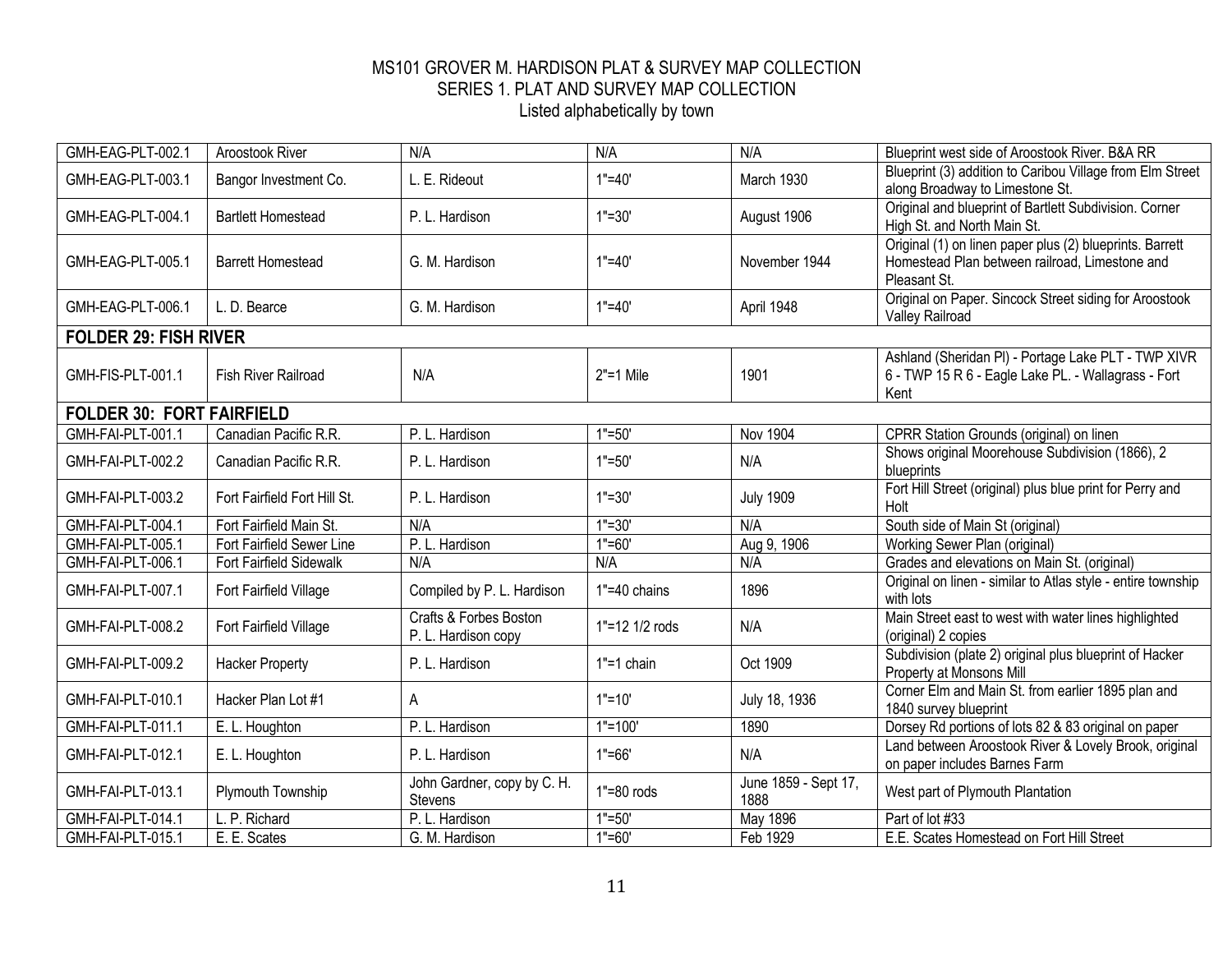| GMH-FAI-PLT-016.2             | Sunnyside                                 | P. L. Hardison        | $1" = 50'$          | Oct 1903         | Part lot #11 subdivided for Austin Richards & Trafton                        |
|-------------------------------|-------------------------------------------|-----------------------|---------------------|------------------|------------------------------------------------------------------------------|
| GMH-FAI-PLT-017.1             |                                           |                       | $1" = 50'$          | Oct 1908         | plus original on heavy stock unfinished                                      |
| GMH-FAI-PLT-018.1             | Sunnyside Plan 2<br>Fort Fairfield        | J. R. Thurlough       | N/A                 | N/A              | Resurvey of Sunnyside                                                        |
|                               |                                           | N/A                   |                     |                  | Original Hand drawn on paper - Fisher Tract                                  |
| <b>FOLDER 31: FORT KENT</b>   |                                           |                       |                     |                  |                                                                              |
| GMH-FKT-PLT-001.1             | <b>Blanchete vs. Pelletier</b>            | G. M. Hardison        | $1" = 20'$          | Oct 19, 1911     | Hand drawn on linen paper - 3 plates with different<br>scales - line dispute |
| GMH-FKT-PLT-002.1             | Bradbury vs. Corbin                       | G. M. Hardison        | $1" = 50'$          | Oct 1915         | Hand drawn on linen paper - line dispute                                     |
| GMH-FKT-PLT-003.1             | <b>Bradbury lot</b>                       | G. M. Hardison        | N/A                 | N/A              | Hand drawn on paper - same over all as #2                                    |
| GMH-FKT-PLT-004.1             | Daigle vs. Daigle                         | G. M. Hardison        | $1" = 200'$         | Oct 1915         | Hand drawn on linen paper - also Daigle vs Charette<br>line dispute          |
| GMH-FKT-PLT-005.1             | Eagle Hotel lot                           | C. E. Hardison        | 1"=5 chains         | Sept 1902        | Hand drawn on paper                                                          |
| GMH-FKT-PLT-006.1             | Fort Kent                                 | N/A                   | 1"=1 mile 80 chains | N/A              | Atlas page includes Wallagrass & TWP 17 Range 6                              |
| GMH-FKT-PLT-007.1             | Fort Kent                                 | Noah Barker           | 1"=40 chains        | July 22, 1873    | Blue print northwest part of town - copied Sept 2, 1901<br>(R.E.L.)          |
| GMH-FKT-PLT-008.1             | Fort Kent                                 | N/A                   | N/A                 | N/A              | Blue print southeast part of town                                            |
| GMH-FKT-PLT-009.3             | Fort Kent, Caribou and<br>Aroostook Roads | G. M. Hardison        | $1" = 300'$         | Nov 1914         | 3 copies (blue print)                                                        |
| GMH-FKT-PLT-010.1             | Fort Kent - lots 25, 26 SW                | N/A                   | $1" = 40'$          | October 1903     | Blueprint                                                                    |
| GMH-FKT-PLT-011.2             | Fort Kent - Main Street                   | G. M. Hardison        | $1" = 300'$         | Nov 1914         | 2 Blueprints                                                                 |
| <b>FOLDER 32: FRENCHVILLE</b> |                                           |                       |                     |                  |                                                                              |
| GMH-FRE-PLT-001.1             | Frenchville                               | N/A                   | N/A                 | N/A              | Atlas Page                                                                   |
| GMH-FRE-PLT-002.1             | Lot 82 - E.R. Michaud                     | P. L. Hardison        | $1 - 30'$           | <b>July 1903</b> | Survey for E.R. Michaud of part of lot 82                                    |
| GMH-FRE-PLT-003.2             | Road Frenchville to Long Lake             | G. M. Hardison        | $1" = 500'$         | <b>July 1923</b> | Road plan Frenchville to Long Lake - 2 blue prints                           |
| FOLDER 33:                    |                                           |                       |                     |                  |                                                                              |
| <b>GRAND ISLE</b>             |                                           |                       |                     |                  |                                                                              |
| GMH-GRA-PLT-001.1             | <b>Grand Isle</b>                         | N/A                   | N/A                 | 1892             | Hand drawn TWP 18 Range 3 - linen paper                                      |
|                               |                                           |                       |                     |                  | Copied by P. L. Hardison 1902 - linen paper - update of                      |
| GMH-GRA-PLT-002.1             | H. J. B.                                  | N/A                   | N/A                 | 1892             | #1 map                                                                       |
| <b>HAMLIN</b>                 |                                           |                       |                     |                  |                                                                              |
| GMH-HAM-PLT-001.2             | <b>Hamlin Plantation</b>                  | <b>Daniel Dennett</b> | 1"=40 chains        | 1859-1917        | Blue print of Hamlin Plt. - copied from original by G.M.<br>Hardison 1917    |
| <b>HOUTLON</b>                |                                           |                       |                     |                  |                                                                              |
| GMH-HOU-PLT-001.1             | Brown vs. Gray                            | P. L. Hardison        | $1"=10'$            | Aug 27, 1910     | Property line dispute - original on linen paper                              |
| GMH-HOU-PLT-002.1             | <b>Gray Estate</b>                        | P. L. Hardison        | $1" = 40'$          | <b>June 1904</b> | Original on paper                                                            |
| <b>ISLAND FALLS</b>           |                                           |                       |                     |                  |                                                                              |
| GMH-ISL-PLT-001.1             | <b>Island Falls</b>                       | N/A                   | N/A                 | N/A              | Tracing on paper of Atlas Page                                               |
|                               |                                           |                       |                     |                  |                                                                              |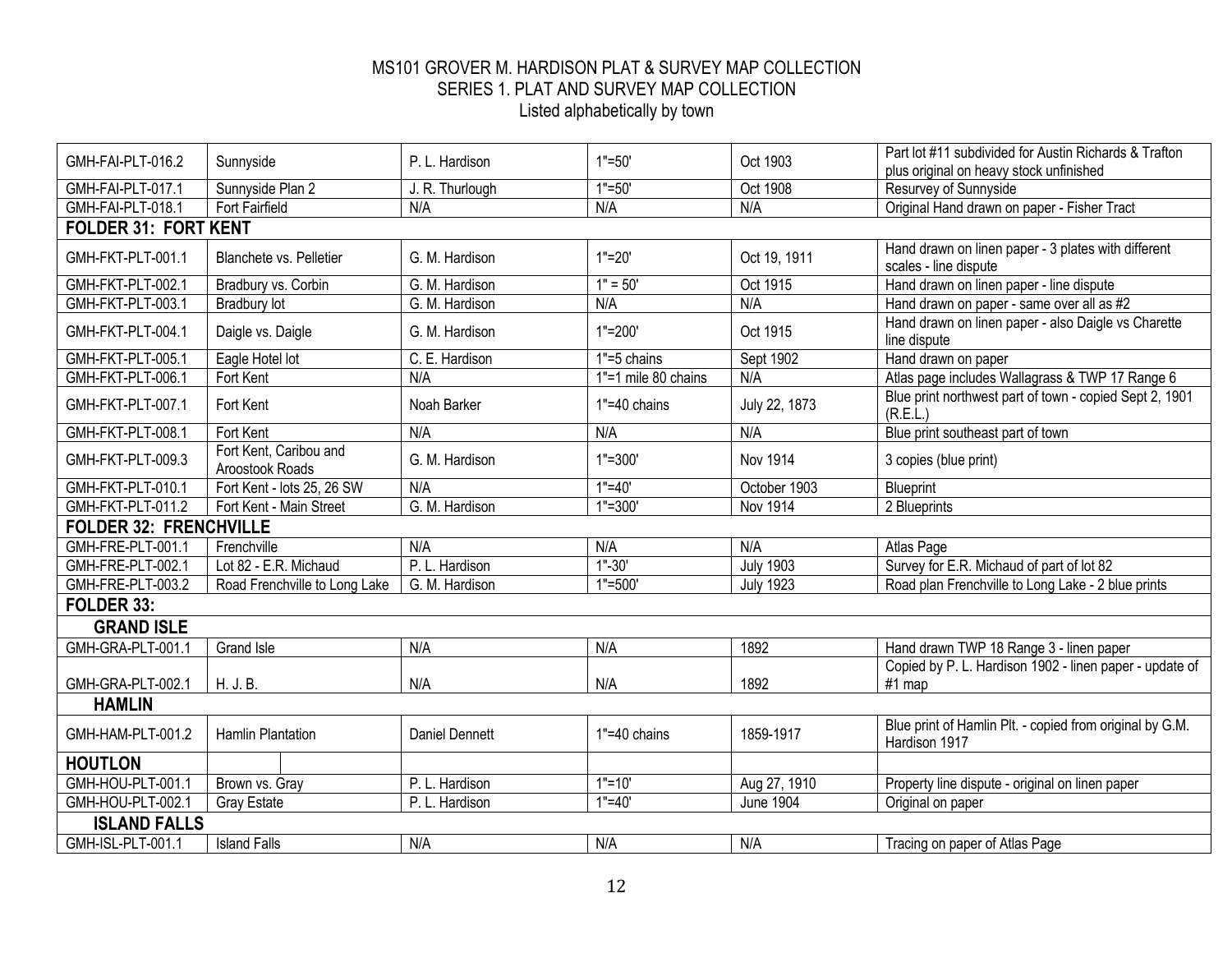| GMH-ISL-PLT-002.1           | Pelkey Lot                                | G. M. Hardison     | $1"=20'$         | Sept 24, 1919    | Julie Pelkey lot on Patten Rd. for Standard Oil Co. -                                                                          |  |
|-----------------------------|-------------------------------------------|--------------------|------------------|------------------|--------------------------------------------------------------------------------------------------------------------------------|--|
|                             |                                           |                    |                  |                  | N.Y.                                                                                                                           |  |
| <b>FOLDER 34: LIMESTONE</b> |                                           |                    |                  |                  |                                                                                                                                |  |
| GMH-LIM-PLT-001.1           | <b>Chase Addition</b>                     | G. M. Hardison     | $1" = 50'$       | <b>June 1912</b> | Subdivision of H.A. Chase Part of Lot 81                                                                                       |  |
| GMH-LIM-PLT-002.1           | Clark, Elizabeth                          | G. M. Hardison     | $1" = 50'$       | <b>June 1947</b> | Subdivision of Elizabeth Clark Part of Lot 82 to Lane<br>Costruction & T.W. Cunningham (1 Flat)                                |  |
| GMH-LIM-PLT-003.2           | Getchell, Dennis                          | G. M. Hardison     | $1" = 50'$       | <b>June 1947</b> | Subdivision of Dennis Getchell Part 0= Lots 83 & 67,<br>east side Van Buren Rd                                                 |  |
| GMH-LIM-PLT-004.1           | Hatfield                                  | N/A                | N/A              | N/A              | West of Main St. to High St.                                                                                                   |  |
| GMH-LIM-PLT-005.1           | Limestone                                 | G. M. Hardison     | 1"=40 chains     | N/A              | From Atlas ? - lots and sub lots                                                                                               |  |
| GMH-LIM-PLT-006.1           | Limestone Athletic Field                  | C. H. Hardison     | $1" = 40'$       | June 5, 1933     | Athletic Field Proposal (Original) hand drawn                                                                                  |  |
| GMH-LIM-PLT-007.1           | Limestone High St. Ext.                   | G. M. Hardison     | $1" = 50'$       | <b>Nov 1948</b>  | From Trafton St to High School lot (original) hand drawn                                                                       |  |
| GMH-LIM-PLT-008.1           | Limestone Inspection Station              | C. H. Hardison     | $1" = 20'$       | May 24, 1934     | Grounds of Maine Inspection Station Grounds                                                                                    |  |
| GMH-LIM-PLT-009.2           | Limestone Section 5 (Part) 8<br>Section 6 | P. L. Hardison     | $1" = 10$ chains | Sept 1907        | W.R. Dresser Subdivision Northeast Corner of Town<br>section 5 (part) & Section 6 (1 original hand drawn & 1<br>blue print)    |  |
| GMH-LIM-PLT-010.1           | <b>Limestone Streets</b>                  | G. M. Hardison     | $1"=100"$        | <b>Nov 1916</b>  | Formal location of Main, Bridge & Railroad Streets                                                                             |  |
| GMH-LIM-PLT-011.2           | <b>Mansur Tract</b>                       | P. L. Hardison     | $1" = 10$ chains | <b>June 1909</b> | Subdivision Sections 1-2, 7-8, 13-14 for Chase &<br>Leighton (1 original hand drawn rolled & 1 blue print)<br>Northwest Corner |  |
| GMH-LIM-PLT-012.1           | N.E. Tel & Tel                            | Alonzo J. Harriman | $1/4" = 1'$      | Jan 31, 1951     | Plumbing & Heating details                                                                                                     |  |
| GMH-LIM-PLT-013.2           | L. N. Richards                            | P. L. Hardison     | $1" = 30'$       | <b>July 1907</b> | Corner of Main & Bridge (1 original on linen and 1<br>original on paper)                                                       |  |
| GMH-LIM-PLT-014.1           | <b>Alford Noyes</b>                       | P. L. Hardison     | $1" = 3$ chains  | Feb 1907         | Original - lot along Limestone Stream                                                                                          |  |
| FOLDER 35:                  |                                           |                    |                  |                  |                                                                                                                                |  |
| <b>MADAWASKA</b>            |                                           |                    |                  |                  |                                                                                                                                |  |
| GMH-MAD-PLT-001.1           | Madawaska                                 | A. A. Burleigh     | $1" = 10$ chains | N/A              | Old Blue print                                                                                                                 |  |
| GMH-MAD-PLT-002.2           | Madawaska & Edmundston                    | G. M. Hardison     | $1" = 60'$       | Oct 1913         | 2 blue prints of International Bridge                                                                                          |  |
| <b>MAPLETON</b>             |                                           |                    |                  |                  |                                                                                                                                |  |
| GMH-MAP-PLT-001.1           | Mapleton                                  | N/A                | N/A              | N/A              | Overview Fadgo Blue print                                                                                                      |  |
| GMH-MAP-PLT-002.1           | Mapleton Bangor & Aroostook<br>Access     | P. L. Hardison     | $1" = 50'$       | June 1, 1910     | Hand drawn (original) new road to Railroad Station                                                                             |  |
| GMH-MAP-PLT-003.1           | Mapleton Subdivision                      | G. M. Hardison     | $1" = 50'$       | May 1917         | Part of Lot 96 for Sidney Graves                                                                                               |  |
| <b>FOLDER 36: MARS HILL</b> |                                           |                    |                  |                  |                                                                                                                                |  |
| GMH-MAP-PLT-001.1           | Mapleton                                  | N/A                | N/A              | N/A              | Overview Fadgo Blue print                                                                                                      |  |
| GMH-MAP-PLT-002.1           | Mapleton Bangor & Aroostook<br>Access     | P. L. Hardison     | $1" = 50'$       | June 1, 1910     | Hand drawn (original) new road to Railroad Station                                                                             |  |
| GMH-MAP-PLT-003.1           | <b>Mapleton Subdivision</b>               | G. M. Hardison     | $1" = 50'$       | May 1917         | Part of Lot 96 for Sidney Graves                                                                                               |  |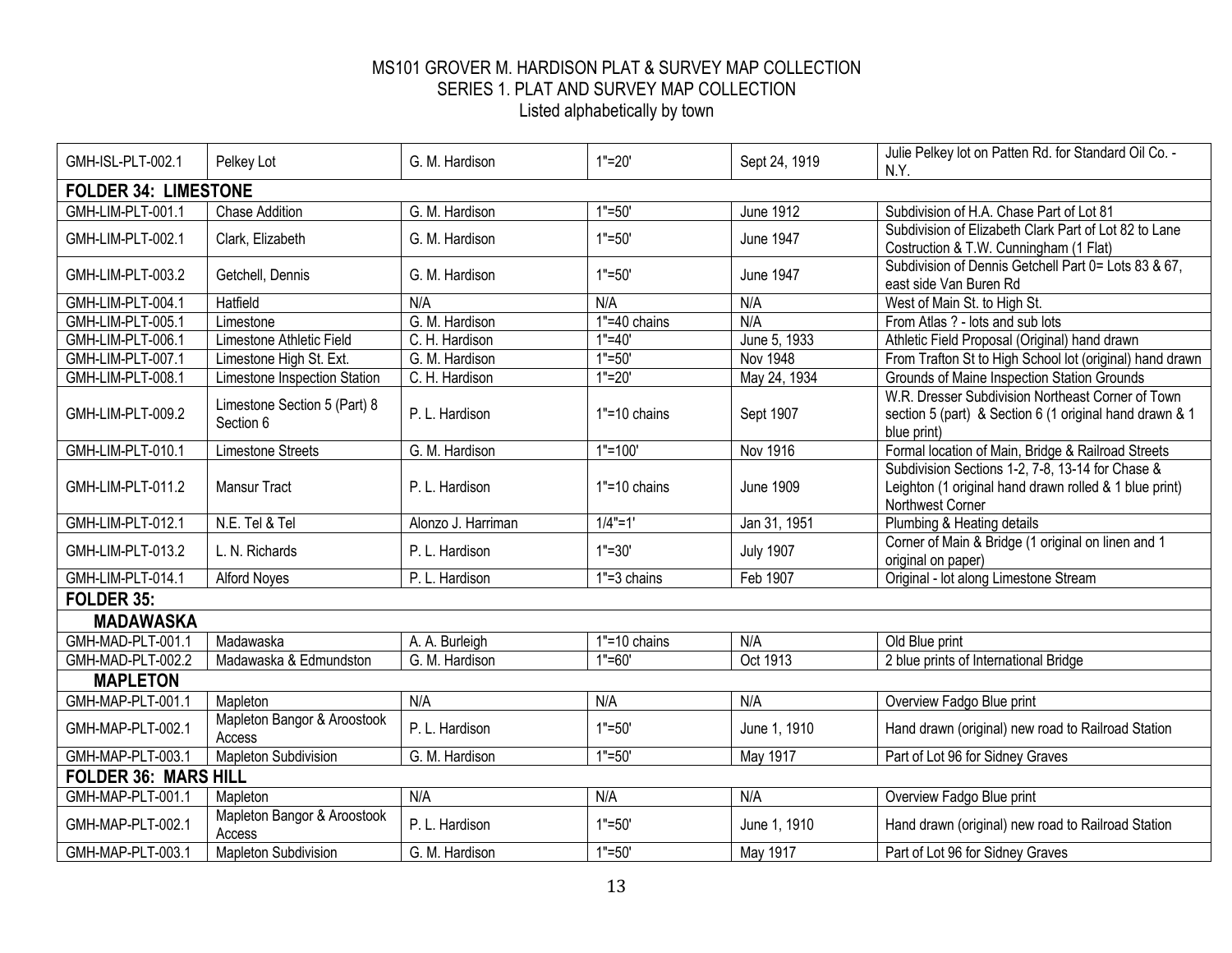| GMH-MAP-PLT-001.1         | Mapleton                               | N/A                      | N/A                          | N/A                        | Overview Fadgo Blue print                                           |  |  |
|---------------------------|----------------------------------------|--------------------------|------------------------------|----------------------------|---------------------------------------------------------------------|--|--|
| GMH-MAP-PLT-002.1         | Mapleton Bangor & Aroostook<br>Access  | P. L. Hardison           | $1" = 50'$                   | June 1, 1910               | Hand drawn (original) new road to Railroad Station                  |  |  |
| GMH-MAP-PLT-003.1         | <b>Mapleton Subdivision</b>            | G. M. Hardison           | $1" = 50'$                   | May 1917                   | Part of Lot 96 for Sidney Graves                                    |  |  |
| GMH-MAP-PLT-001.1         | Mapleton                               | N/A                      | N/A                          | N/A                        | Overview Fadgo Blue print                                           |  |  |
| GMH-MAP-PLT-002.1         | Mapleton Bangor & Aroostook<br>Access  | P. L. Hardison           | $1" = 50'$                   | June 1, 1910               | Hand drawn (original) new road to Railroad Station                  |  |  |
| GMH-MAP-PLT-003.1         | <b>Mapleton Subdivision</b>            | G. M. Hardison           | $1" = 50'$                   | May 1917                   | Part of Lot 96 for Sidney Graves                                    |  |  |
| GMH-MAP-PLT-001.1         | Mapleton                               | N/A                      | N/A                          | N/A                        | Overview Fadgo Blue print                                           |  |  |
| GMH-MAP-PLT-002.1         | Mapleton Bangor & Aroostook<br>Access  | P. L. Hardison           | $1" = 50'$                   | June 1, 1910               | Hand drawn (original) new road to Railroad Station                  |  |  |
| FOLDER 37:                |                                        |                          |                              |                            |                                                                     |  |  |
| <b>MASARDIS</b>           |                                        |                          |                              |                            |                                                                     |  |  |
| GMH-MAS-PLT-001.1         | Masardis                               | G. M. Hardison           | $1" = 50'$                   | Oct 1917                   | Mill Lot on Squapan Stream (original) hand drawn                    |  |  |
| GMH-MAS-PLT-002.1         | Masardis                               | P. L. Hardison           | $1" = 10$ chains             | <b>Nov 1904</b>            | Lots 1-10                                                           |  |  |
| GMH-MAS-PLT-003.1         | Masardis                               | P. L. Hardison           | N/A                          | N/A                        | Tracing on linen                                                    |  |  |
| <b>MERRILL &amp; MORO</b> |                                        |                          |                              |                            |                                                                     |  |  |
| GMH-MER-PLT-001.1         | Merrill/Moro                           | P. L. Hardison compiler  | N/A                          | 1906                       | Hand drawn on linen paper with all lots & owners                    |  |  |
| <b>MONTECELLO</b>         |                                        |                          |                              |                            |                                                                     |  |  |
| GMH-MON-PLT-001.1         | Monticello                             | P. L. Hardison copy      | 1"=40 chains                 | N/A                        | Original on linen stock with all lots & owners                      |  |  |
| <b>NEW CANADA</b>         |                                        |                          |                              |                            |                                                                     |  |  |
| GMH-NEC-PLT-001.1         | New Canada                             | N/A                      | N/A                          | N/A                        | Original tracing on linen paper - album tracing                     |  |  |
|                           | <b>NEW LIMERICK (INCLUDING LUDLOW)</b> |                          |                              |                            |                                                                     |  |  |
| GMH-NEL-PLT-001.1         | New Limerick/Ludlow                    | P. L. Hardison, Compiler | $1" = 1/2$ mile 40<br>chains | 1908                       | All lots in New Limerick and Ludlow. Hand drawn on<br>Linen paper   |  |  |
| FOLDER 38:                |                                        |                          |                              |                            |                                                                     |  |  |
| <b>ORIENT</b>             |                                        |                          |                              |                            |                                                                     |  |  |
| GMH-ORI-PLT-001.1         | Orient                                 | Joseph Norris            | 1"=40 chains                 | Oct/Nov 1828 - Dec<br>1828 | Copy by Edwin Burleigh Apr 27, 1877 on linen paper                  |  |  |
| GMH-ORI-PLT-002.1         | Orient                                 | P. L. Hardison compiler  | 1"=80 chains                 | Aug 1908                   | Copy by P. L. Hardison on linen paper                               |  |  |
| <b>OXBOW</b>              |                                        |                          |                              |                            |                                                                     |  |  |
| GMH-OXB-PLT-001.1         | <b>Oxbow Plantation</b>                | N/A                      | $1" = 1$ mile 80 chains      | Juyl 26.1906               | Copied for P. L. Hardison by G. H. H. hand traced on<br>linen paper |  |  |
| <b>PORTAGE</b>            |                                        |                          |                              |                            |                                                                     |  |  |
| GMH-POR-PLT-001.1         | Orcutt Lot                             | N/A                      | $1" = 100"$                  | n/a                        | Lot 51 hand drawn on paper (Oak Point)                              |  |  |
| GHM-POR-PLT-002.1         | Portage Lake                           | N/A                      | n/a                          | n/a                        | East side of Portage Lake, handdrawn on linen paper                 |  |  |
| FOLDER 39.1: PRESQUE ISLE |                                        |                          |                              |                            |                                                                     |  |  |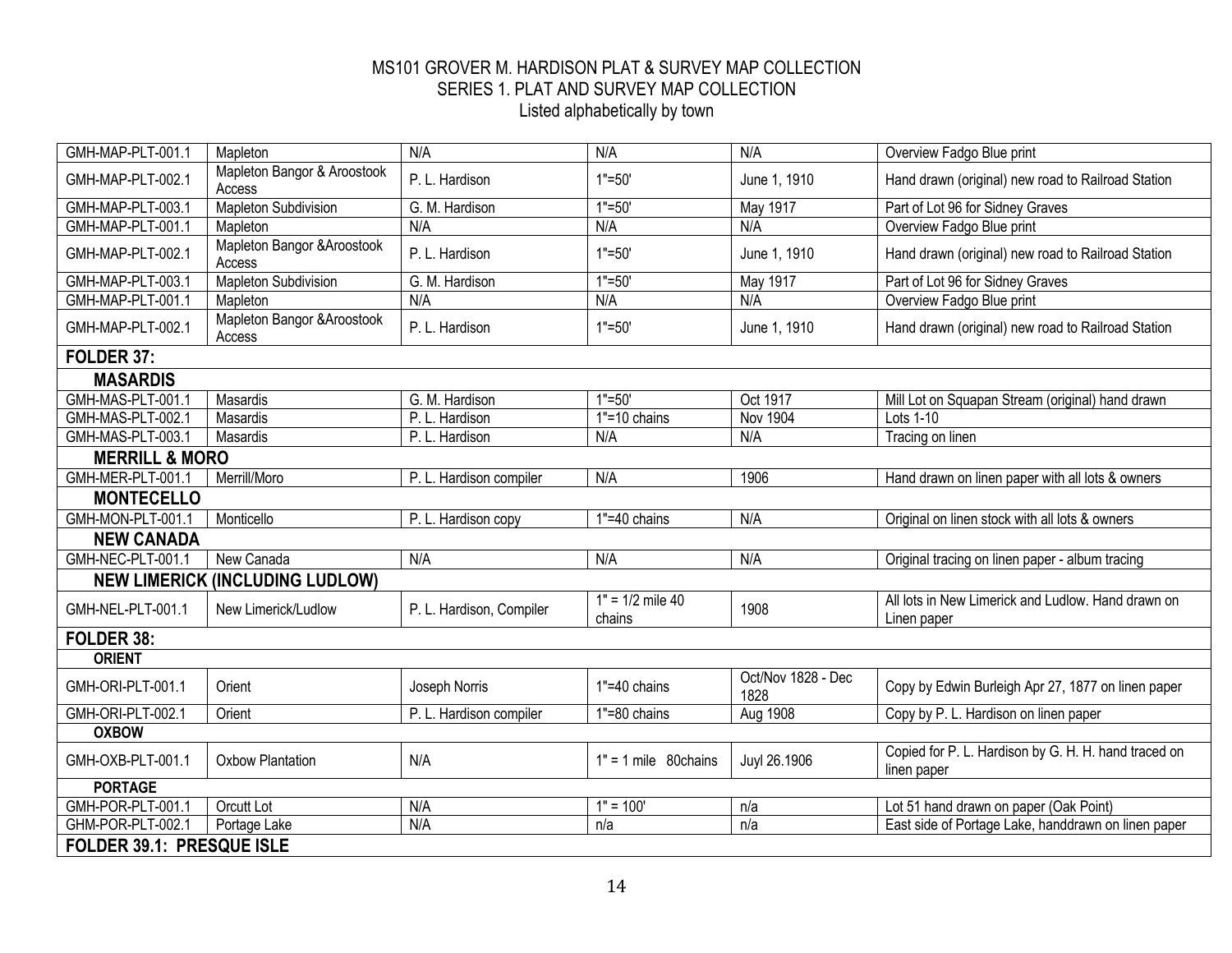| GMH-PRE-PLT-001.1 | <b>Academy Street</b>        | N/A              | N/A                               | 1881, 1902 deeds<br>dated | T.H. Frawley & Henry Dudley lots (original) hand drawn<br>- Deed Dates 1902/1881                          |
|-------------------|------------------------------|------------------|-----------------------------------|---------------------------|-----------------------------------------------------------------------------------------------------------|
| GMH-PRE-PLT-002.1 | C. P. Allen                  | P. L. Hardison   | $1" = 4$ chains                   | 1894-1905                 | Drawn from field notes by Sawyer - subdivision for C.P.<br>Allen - lot 82                                 |
| GMH-PRE-PLT-003.1 | <b>Allen Street Sewer</b>    | P. L. Hardison   | $1"=100"$                         | Aug 1909                  | Preliminary survey plus elevation profile                                                                 |
| GMH-PRE-PLT-004.1 | Chas. Brundage               | G. M. Hardison   | $1" = 300'$                       | Nov 1916                  | Plan Brundage Farm for Frank Giberson Maysville                                                           |
| GMH-PRE-PLT-005.1 | Chapman Road                 | G. M. Hardison   | $1" = 50'$                        | Sept 1915                 | Chapman Road House lots for J.H. Phair                                                                    |
| GMH-PRE-PLT-006.1 | Cox                          | P. L. Hardison   | $1" = 40'$                        | <b>July 1909</b>          | Hand drawn (original)                                                                                     |
| GMH-PRE-PLT-007.1 | H. L. Crouse/J. H. Phair     | P. L. Hardison   | N/A                               | 1903                      | House lots on Chapman Road - For H.L. Crouse plus<br>adjacent lots for J.H. Phair                         |
| GMH-PRE-PLT-008.1 | H. L. Crouse                 | P. L. Hardison   | $1" = 40'$                        | <b>July 1909</b>          | Same as #7 hand drawn original of Hebert L. Crouse -<br>house lots                                        |
| GMH-PRE-PLT-009.1 | Dudley and Fairfield Tract   | G. M. Hardison   | $1" = 60'$                        | Oct 1916                  | Lots resurveyed for Mary M. Dudley                                                                        |
| GMH-PRE-PLT-010.1 | Fairview                     | A. C. McKay      | $1" = 50'$                        | Oct 1916                  | Albert D. Gilley property subdivision                                                                     |
| GMH-PRE-PLT-011.1 | Fernald Lots                 | G. M. Hardison   | $1" = 40'$                        | N/A                       | Fernald lots on Academy Street (Original) on linen                                                        |
| GMH-PRE-PLT-012.1 | Foster                       | P. L. Hardison   | $1" = 400'$                       | Feb 1910                  | Survey prior to sale of property to Foster from Allen on<br>Ashland Rd. (original)                        |
| GMH-PRE-PLT-013.1 | Fred Foster                  | G. M. Hardison   | $1" = 100'$                       | Aug 1913                  | One side of street between Ashland and Mapleton Rds<br>original on linen                                  |
| GMH-PRE-PLT-014.2 | <b>Fred Foster</b>           | G. M. Hardison   | $1" = 100'$                       | 1913 & 1914               | Both sides of street (Foster) between Ashland and<br>Mapleton Roads - 1 original plus 1 blueprint of same |
| GMH-PRE-PLT-015.1 | T. H. Frawley                | G. M. Hardison   | $1" = 30'$                        | Dec 1918                  | T.H. Frawley land, Presque Isle Village                                                                   |
| GMH-PRE-PLT-016.1 | <b>Giberson Addition</b>     | G. M. Hardison   | $1"=100'$                         | Mar 1914                  | Resurvey of Giberson Addition                                                                             |
| GMH-PRE-PLT-017.1 | <b>Gould Addition</b>        | C. E. F. Stetson | $1"=100"$                         | May 1890                  | For Arthur R. Gould                                                                                       |
| GMH-PRE-PLT-018.1 | Hall's Addition              | P. L. Hardison   | $1"=25"$                          | May 1900                  | For Willis B. Hall between Main St. & Second St.                                                          |
| GMH-PRE-PLT-019.2 | <b>Houlton Road Addition</b> | P. L. Hardison   | $1" = 60'$                        | <b>June 1895</b>          | Part of lot 16 for Jas. H. Phair                                                                          |
| GMH-PRE-PLT-020.2 | <b>Irving Tract</b>          | P. L. Hardison   | $1"=100"$                         | 1907                      | Parson's Street - 1 original and 1 blueprint                                                              |
| GMH-PRE-PLT-021.1 | <b>Irving Tract</b>          | P. L. Hardison   | $1" = 50'$                        | 1907                      | Original hand drawn - between Ashland & Parsons at<br>their merge                                         |
| GMH-PRE-PLT-022.1 | Kidney Bros. Farm            | N/A              | N/A                               | N/A                       | Original hand drawn division of Kidney Property                                                           |
| GMH-PRE-PLT-023.3 | Maysville Addition           | C. E. F. Stetson | $1" = 100'$                       | 1890                      | Survey of Maysville Addition to Presque Isle Village for<br>Chas. P. Allen - 3 copies                     |
| GMH-PRE-PLT-024.2 | Mechanic Street              | G. M. Hardison   | $1" = 60'$                        | Nov 1922, May 1934        | Lots on Mechanic St for Chas. F. A. Phair - 1 original on<br>linen & 1 blueprint                          |
| GMH-PRE-PLT-025.1 | <b>Moores Addition</b>       | P. L. Hardison   | N/A                               | 1895                      | Original hand drawn Moores Addition                                                                       |
| GMH-PRE-PLT-026.1 | <b>Park Street Sewer</b>     | P. L. Hardison   | 1"=80 Ft. Hor., 1"=10<br>Ft. Ver. | <b>July 1907</b>          | Proposed Park Street Sewer hand drawn - vertical &<br>horizontal footage                                  |
| GMH-PRE-PLT-027.1 | Parkhurst Homestead          | G. M. Hardison   | $1" = 20'$                        | July 15, 1925             | E.E. Parkhurst Homestead hand drawn original -<br>Church & Third St - see 27B                             |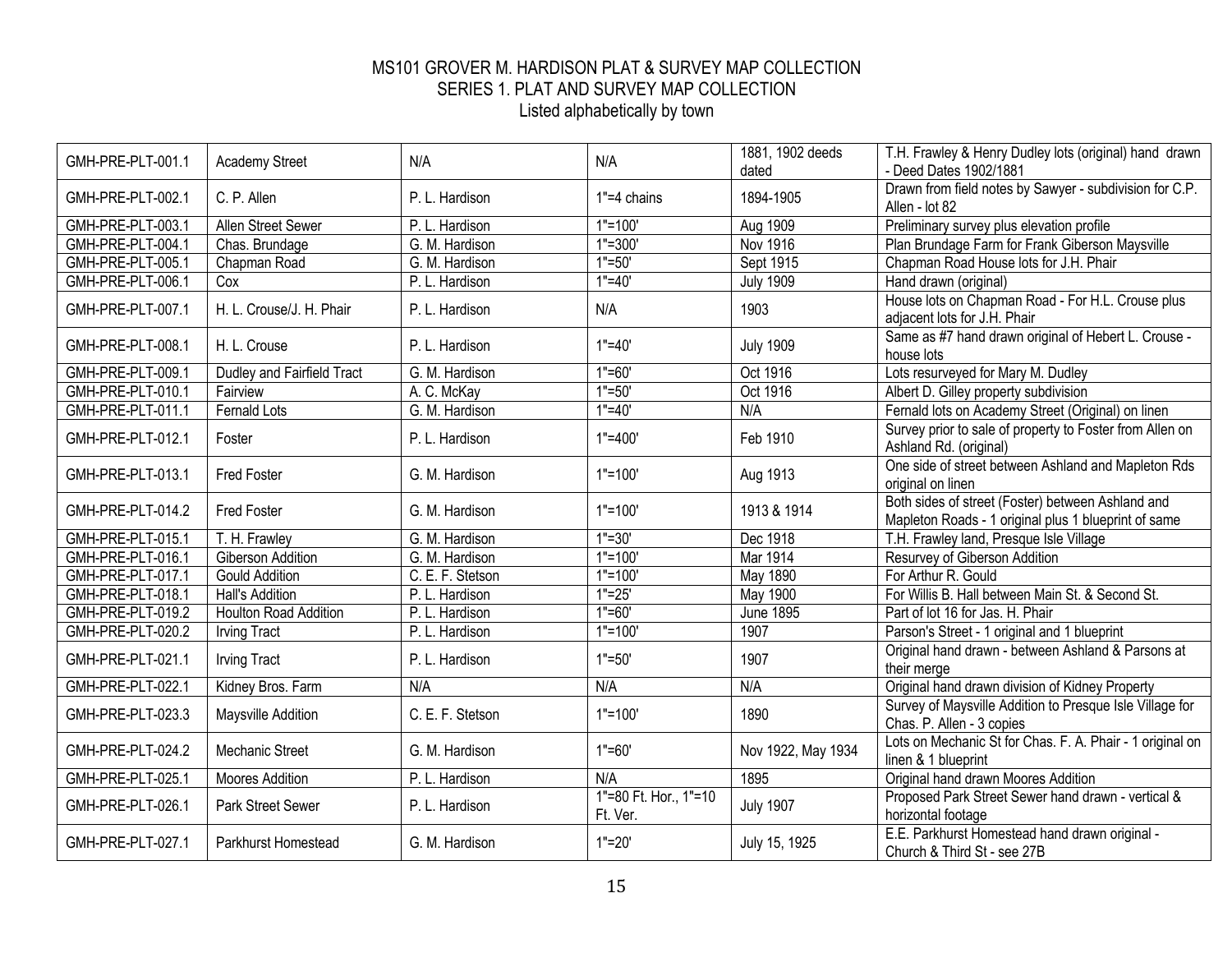| GMH-PRE-PLT-028.1 | Parkhurst Siding          | G. M. Hardison                         | $1" = 60$ feet       | <b>Nov 1916</b>                     | Hand drawn on paper north line - lot #3-4 section 29 -<br>Starch Factory - see 27A            |  |  |  |
|-------------------|---------------------------|----------------------------------------|----------------------|-------------------------------------|-----------------------------------------------------------------------------------------------|--|--|--|
|                   | FOLDER 39.2: PRESQUE ISLE |                                        |                      |                                     |                                                                                               |  |  |  |
| GMH-PRE-PLT-029.1 | Phair Lots                | G. M. Hardison<br>C. H. Hardison       | $1" = 200'$          | Oct 1920 - Apr 1931,<br>Copied 1934 | Chas Phair subdivision original copy on linen plus<br>blueprint                               |  |  |  |
| GMH-PRE-PLT-030.2 | <b>Phair Property</b>     | G. M. Hardison                         | $1"=120'$            | April 1918                          | Plan for Chas. F. Phair original on linen plus blueprint<br>see #28 same plot                 |  |  |  |
| GMH-PRE-PLT-031.1 | T. H. Phair               | Preston N. Burleigh                    | $\overline{1}$ "=30' | <b>Nov 1914</b>                     | Riverside and Mechanic Streets subdivision on linen                                           |  |  |  |
| GMH-PRE-PLT-032.1 | Phairs Factory Lot        | P. L. Hardison                         | N/A                  | N/A                                 | Park Street original on linen - Phair Starch and Grist Mill                                   |  |  |  |
| GMH-PRE-PLT-033.1 | T. H. Phair               | P. L. Hardison                         | $\overline{1}$ "=40' | 1892                                | Howe Tract original on paper                                                                  |  |  |  |
| GMH-PRE-PLT-034.1 | T. H. Phair               | G. M. Hardison                         | 1"=40 chains         | Aug 1910                            | Ashland Road Property - original on paper                                                     |  |  |  |
| GMH-PRE-PLT-035.1 | Presque Isle (No names)   | Parrott/Gardner Barker                 | $1" = 40$ chains     | 1842-1850                           | Lots of "F" & "G" - original on linen                                                         |  |  |  |
| GMH-PRE-PLT-036.1 | Presque Isle (Names)      | P. L. Hardison                         | $1" = 40$ chains     | 1896                                | Lots of "F" & "G" - w/ names- original on linen "G" in<br>sections and lots                   |  |  |  |
| GMH-PRE-PLT-037.1 | Presque Isle Single Lot   | A. C. McKay                            | N/A                  | N/A                                 | Corner of Church and Second Street                                                            |  |  |  |
| GMH-PRE-PLT-038.1 | Presque Isle Water Co.    | G. M. Hardison                         | N/A                  | 1910                                | Original Sketch of Addition to Town Water Co.                                                 |  |  |  |
| GMH-PRE-PLT-039.1 | Presque Isle Water Co.    | G. M. Hardison                         | $1" = 30'$           | 1910                                | Water line extension hand drawn on paper (original)                                           |  |  |  |
| GMH-PRE-PLT-040.2 | Presque Isle Water Co.    | G. M. Hardison                         | N/A                  | N/A                                 | North Street on graph paper 2 pages original - length &<br>elevation proposals                |  |  |  |
| GMH-PRE-PLT-041.1 | Presque Isle Water Co.    | G. M. Hardison                         | N/A                  | N/A                                 | Pine & Liberty Streets on graph paper - Length and<br>elevation poposals                      |  |  |  |
| GMH-PRE-PLT-042.1 | Riverside                 | C.E.F. Stetson                         | $1" = 80'$           | <b>July 1890</b>                    | Survey for J.H. Phair - Riverside subdivision                                                 |  |  |  |
| GMH-PRE-PLT-043.2 | John Shorey House lots    | P. L. Hardison                         | $1" = 50'$           | Aug 1905                            | Block 81 subdivision on Echo Lake - 2 copies                                                  |  |  |  |
| GMH-PRE-PLT-044.1 | Spragues Mill             | N/A                                    | $1" = 40'$           | N/A                                 | Original on 2 sides hand drawn                                                                |  |  |  |
| GMH-PRE-PLT-045.4 | Standard Oil              | C. H. Hardison                         | $1" = 20'$           | Aug 31, 1934                        | Main & Church Streets Gasoline Station - 1 original and<br>3 blueprints                       |  |  |  |
| GMH-PRE-PLT-046.1 | Stetson & Oaks            | Stetson & Oaks                         | $1" = 20'$           | May 1884 copy                       | Lots on Main Street to Bridge St. - original copy by P. L.<br>Hardison                        |  |  |  |
| GMH-PRE-PLT-047.2 | Stevens vs. Tompkins      | C.E.F. Stetson<br>G.M. Hardison        | $1" = 20'$           | 1890-1915                           | Court ordered survey of Main St property at Allen St. -<br>original on linen plus blueprint   |  |  |  |
| GMH-PRE-PLT-048.1 | Township "G"              | Parrott/Commissioner,<br>Garner/Barker | 1"=40 chains         | 1842-1858                           | Sections and lots of "G" Township                                                             |  |  |  |
| GMH-PRE-PLT-049.1 | Township "F"              | Parker P. Burleigh                     | $1" = 4$ rods        | Sept 1853                           | Lot #3 (part of) for Shepard Cary                                                             |  |  |  |
| GMH-PRE-PLT-050.1 | University Siding         | G. M. Hardison                         | $1" = 200'$          | N/A                                 | Profile                                                                                       |  |  |  |
| GMH-PRE-PLT-051.1 | <b>West Side Tract</b>    | P. L. Hardison                         | $1" = 40'$           | N/A                                 | Coburn & Lake Street re-lotted for D.W. Mooers                                                |  |  |  |
| GMH-PRE-PLT-052.1 | Mrs. Summer Whitney       | P. L. Hardison                         | $1" = 50'$           | Oct 1895                            | Church and Whitney                                                                            |  |  |  |
| GMH-PRE-PLT-053.1 | Mrs. L.F.H. Whitney       | P. L. Hardison                         | $1" = 50'$           | <b>July 1895</b>                    | Howard and Academy                                                                            |  |  |  |
| GMH-PRE-PLT-054.1 | A. E. Wights, A.E.        | P. L. Hardison                         | $1" = 25'$           | Dec 1894                            | Main St. to Second Street off Church St. - Wight<br>Homestead subdivision - original on linen |  |  |  |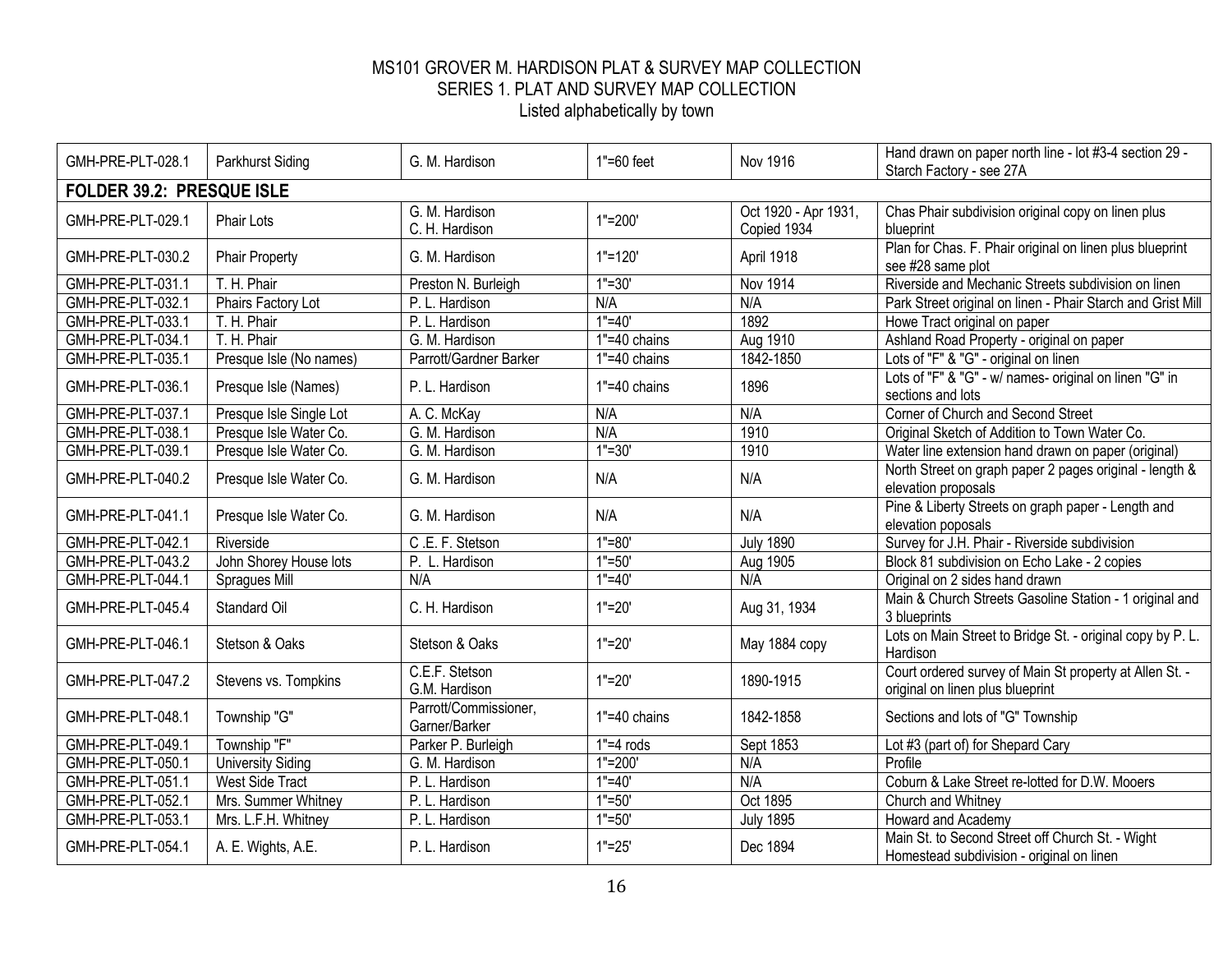| GMH-PRE-PLT-055.1<br>[on shelf] | Chapman Road for J.H. Phair | P. L. Hardison                           | $1" = 40'$             | <b>July 1909</b>     | Chapman Road                                                                                                 |  |  |
|---------------------------------|-----------------------------|------------------------------------------|------------------------|----------------------|--------------------------------------------------------------------------------------------------------------|--|--|
| GMH-PRE-PLT-056.1               | <b>Mechanic Street</b>      | P. L. Hardison                           | $1" = 40'$             | n/a                  | Original on paper, west side tract                                                                           |  |  |
| GMH-PRE-PLT-057.1               | Socony lot                  | G. M. Hardison                           | n/a                    | 1933                 | Chapman Street Lot for Socony Gas, orig. on paper                                                            |  |  |
| FOLDER 40:                      |                             |                                          |                        |                      |                                                                                                              |  |  |
| <b>SHERIDAN</b>                 |                             |                                          |                        |                      |                                                                                                              |  |  |
| GMH-SHE-PLT-001.1               | Sheridan                    | N/A                                      | $1"=1$ mile            | 1877                 | Copy of Roe & Colby 1877 hand (original) on linen                                                            |  |  |
| GMH-SHE-PLT-002.1               | <b>Sheridan Subdivided</b>  | W. P. Parrot 1838<br>C.E.F. Stetson 1881 | 1"=160 rods            | 1910                 | Hand drawn by P. L. Hardison on linen                                                                        |  |  |
| <b>SMYRNA</b>                   |                             |                                          |                        |                      |                                                                                                              |  |  |
| GMH-SMY-PLT-001.1               | Smyrna                      | N/A                                      | 1"=1 mile=80 chains    | N/A                  | Hand drawn on linen paper includes Hammond Plt. And<br><b>T7R3</b>                                           |  |  |
| <b>ST. AGATHA</b>               |                             |                                          |                        |                      |                                                                                                              |  |  |
| GMH-STA-PLT-001.1               | St. Agatha                  | A. A. Burleigh                           | $1" = 40$ chains       | 1878                 | St Agatha/Madawaska-Long Lake - Hand drawn on<br>linen paper                                                 |  |  |
| <b>ST. FRANCIES</b>             |                             |                                          |                        |                      |                                                                                                              |  |  |
| GMH-STF-PLAT-001.2              | Lot $#5$                    | P. L. Hardison                           | $1" = 2$ Rods          | Aug. 28, 1908        | Original on Paper/Blueprint of same . Falvie<br>Thibeeau/Savage portions of Lot #5                           |  |  |
| GMH-STF-PLAT-002.1              |                             | Frederic Danforth                        | $1" = 80$ rods         | Nov. 1979            | Copies with addition by PI L. Hardison 1904-1910 on<br>linen paper                                           |  |  |
| <b>FOLDER 41: TOWNSHIPS</b>     |                             |                                          |                        |                      |                                                                                                              |  |  |
| GMH-TWP-PLT-001.1               | T3R3, T4R3                  | N/A                                      | N/A                    | N/A                  | Original on linen paper of T3R3 & T4R3 plus part of<br>Haynesville                                           |  |  |
| GMH-TWP-PLT-002.1               | <b>T7R5</b>                 | P. L. Hardison                           | 1"=5 chains            | Oct 1902             | Original on linen paper of T7R5 surveyed to settlers by<br>American Realty Co.                               |  |  |
| GMH-TWP-PLT-003.1               | T11R13, T12R13              | J. Drury                                 | 8/10"=1 mile, 1"= mile | Apr 1850             | <b>Blueprint from State Land Office</b>                                                                      |  |  |
| GMH-TWP-PLT-004.1               | T14R8                       | N/A                                      | 1"=40 chains           | July 15-Aug 14, 1918 | Blueprint Jenness Land Co vs. American Realty Co.                                                            |  |  |
| <b>FOLDER 42: VAN BUREN</b>     |                             |                                          |                        |                      |                                                                                                              |  |  |
| GMH-VAN-PLT-0013                | J. Cochran                  | P. L. Hardison                           | N/A                    | June 16, 1899        | Part of lot 300 hand drawn on paper (to Cochran from<br>Peter & Mary Keegan)                                 |  |  |
| GMH-VAN-PLT-002.2               | College Tract (Van Buren)   | P. L. Hardison                           | $1" = 60'$             | Sept 1907            | Hand drawn on paper - Washington St. Intersecting<br>Lafayette, Lincoln, Jefferson Streets (Plus blueprints) |  |  |
| GMH-VAN-PLT-003.1               | Ducas                       | P. L. Hardison                           | $1"=20'$               | Oct 1910             | Hand drawn on paper (original)                                                                               |  |  |
| GMH-VAN-PLT-004.1               | <b>Farrell Property</b>     | G. M. Hardison                           | $1" = 40'$             | May 1911             | Part of lot 302 corner of Hammond and Main St (Hand<br>drawn on paper)                                       |  |  |
| GMH-VAN-PLT-005.3               | Hammond, A.E.               | P. L. Hardison                           | $1" = 40'$             | May 1909             | Hand drawn on paper Main and St John Street (House<br>lots 1 original, 2 Blueprints which are expanded)      |  |  |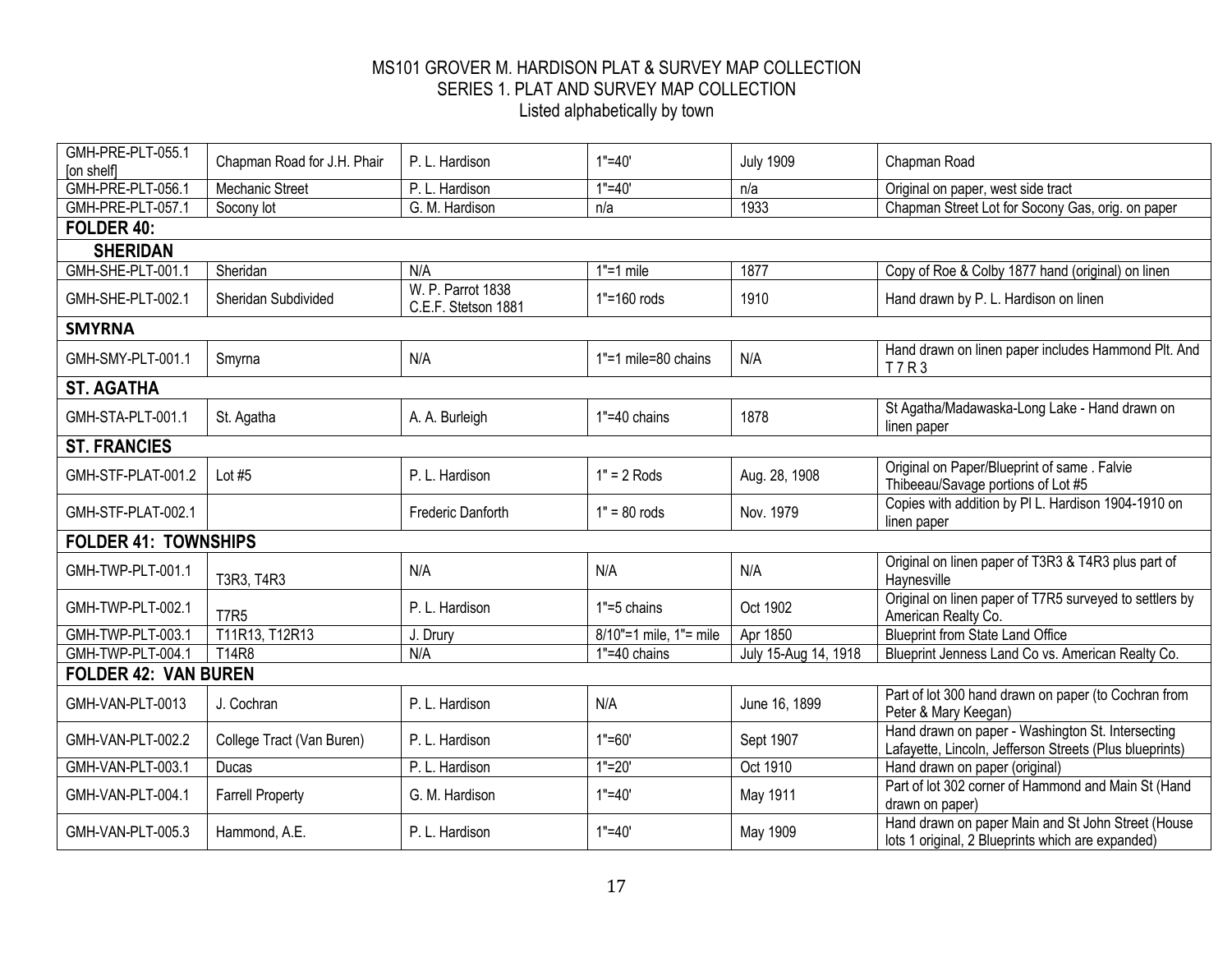| GMH-VAN-PLT-006.1 | <b>Riverview Tract</b>          | G. M. Hardison                     | $1" = 300'$   | Jan 1917                          | Hand drawn on linen paper down town from RT 1 to<br>West of Church                                                   |
|-------------------|---------------------------------|------------------------------------|---------------|-----------------------------------|----------------------------------------------------------------------------------------------------------------------|
| GMH-VAN-PLT-007.2 | <b>Riverview Tract Detailed</b> | G. M. Hardison                     | $1" = 60'$    | Dec 1916                          | 2 Blueprints St .Mary's street to Violette Brook                                                                     |
| GMH-VAN-PLT-008.1 | L. V. Thibodeau                 | N/A                                | N/A           | 1905                              | No Detail or Specs Hand drawn on Paper                                                                               |
| GMH-VAN-PLT-009.1 | Van Buren Lumber Co             | N/A                                | $1" = 50'$    |                                   | Hand drawn on paper - parcel deeded to B.A.R.R. w/<br>piece being requested back                                     |
| GMH-VAN-PLT-010.1 | Van Buren N/West                | John Gardner                       | N/A           | 1860                              | Northwest corner of Van Buren on linen paper - lots 66-<br>70                                                        |
| GMH-VAN-PLT-011.1 | Van Buren Plus                  | A.C. Hardison                      | $1"=1$ mile   | June 27, 1889                     | Includes Grand Isle, Cyr Plantation and Hamlin "G" -<br>Tracing on linen paper                                       |
| GMH-VAN-PLT-012.1 | Van Buren Plus                  | P. L. Hardison & G. M.<br>Haridson | $1" = 1$ mile | Oct 4, 1909                       | Includes Cyr and Hamlin - tracing on linen paper                                                                     |
| GMH-VAN-PLT-013.1 | Van Buren Plus                  | N/A                                | $1" = 1$ mile | N/A                               | Includes Cyr, Stockholm TWP 16R3, T7R3, tracing on<br>linen paper                                                    |
| FOLDER 43:        |                                 |                                    |               |                                   |                                                                                                                      |
| <b>WADE</b>       |                                 |                                    |               |                                   |                                                                                                                      |
| GMH-WAD-PLT-001.1 | Wade                            | Oak & Hardison                     | 1"=20 chains  | 1887                              | Original hand drawn on linen paper, lots on North line<br>#31-62                                                     |
| GMH-WAD-PLT-002.1 | Wade                            | P. L. Hardison                     | 1"=80 chains  | N/A                               | Original hand drawn on linen paper, lots on South line<br>$#3-30$                                                    |
| GMH-WAD-PLT-003.1 | Wade                            | Oak & Hardison<br>P. L. Hardison   | N/A           | 1887, 1891                        | Original hand drawn on linen paper, north and south<br>line lots 3-30 and 31-110 plus 144-169                        |
| GMH-WAD-PLT-004.1 | Wade                            | P. L. Hardison                     | 1"=20 chains  | 1891                              | Original hand drawn on linen paper, lots 63-110                                                                      |
| GMH-WAD-PLT-005.2 | Wade                            | P. L. Hardison                     | 1"=20 chains  | <b>Nov 1909</b>                   | Original hand drawn on heavy stock for J.P. Donworth<br>and A.J. Taylor Northwest portion of Wade plus blue<br>print |
| <b>WALLAGRAS</b>  |                                 |                                    |               |                                   |                                                                                                                      |
| GMH-WAL-PLT-001.1 | Wallagras T17R7                 | N/A                                | N/A           | 2-Sep-01                          | Co-piped by R.E.L. - blueprint                                                                                       |
| <b>WASHBURN</b>   |                                 |                                    |               |                                   |                                                                                                                      |
| GMH-WAS-PLT-001.1 | A. C. P Farm Use Map            | Panimetered by O. Davis            | 1"=679'       | 9/22/38-12/20/38                  | Agricultural Conservation Program - Farm Use Map -<br>lots 46&47 owned by Grover Hardison                            |
| GMH-WAS-PLT-002.1 | A. C. P Farm Use Map            | Panimetered by O. Davis            | $1" = 679'$   | 9/22/38-12/20/38                  | As above- lot #45 owned by Grover Hardison                                                                           |
| GMH-WAS-PLT-003.1 | Aroostook River Bridge          | N/A                                | N/A           | Water level date June<br>25, 1900 | Blue print showing side profile and top view                                                                         |
| GMH-WAS-PLT-004.1 | Bangor & Aroostook R.R.         | N/A                                | $1" = 50'$    | June 9, 1910-Oct<br>1913          | Blue print right of way across land of T.H. Phair                                                                    |
| GMH-WAS-PLT-005.1 | Cort [Court?] Survey            | P. L. Hardison                     | N/A           | Dec 11, 1909                      | Original hand drawn of heavy stock - Frank Jewell vs.<br>John Philbrook - Washburn/Woodland Town Line                |
| GMH-WAS-PLT-006.1 | T.H. Phair                      | N/A                                | N/A           | N/A                               | Original and drawn on thin stock - T.H. Phair property                                                               |